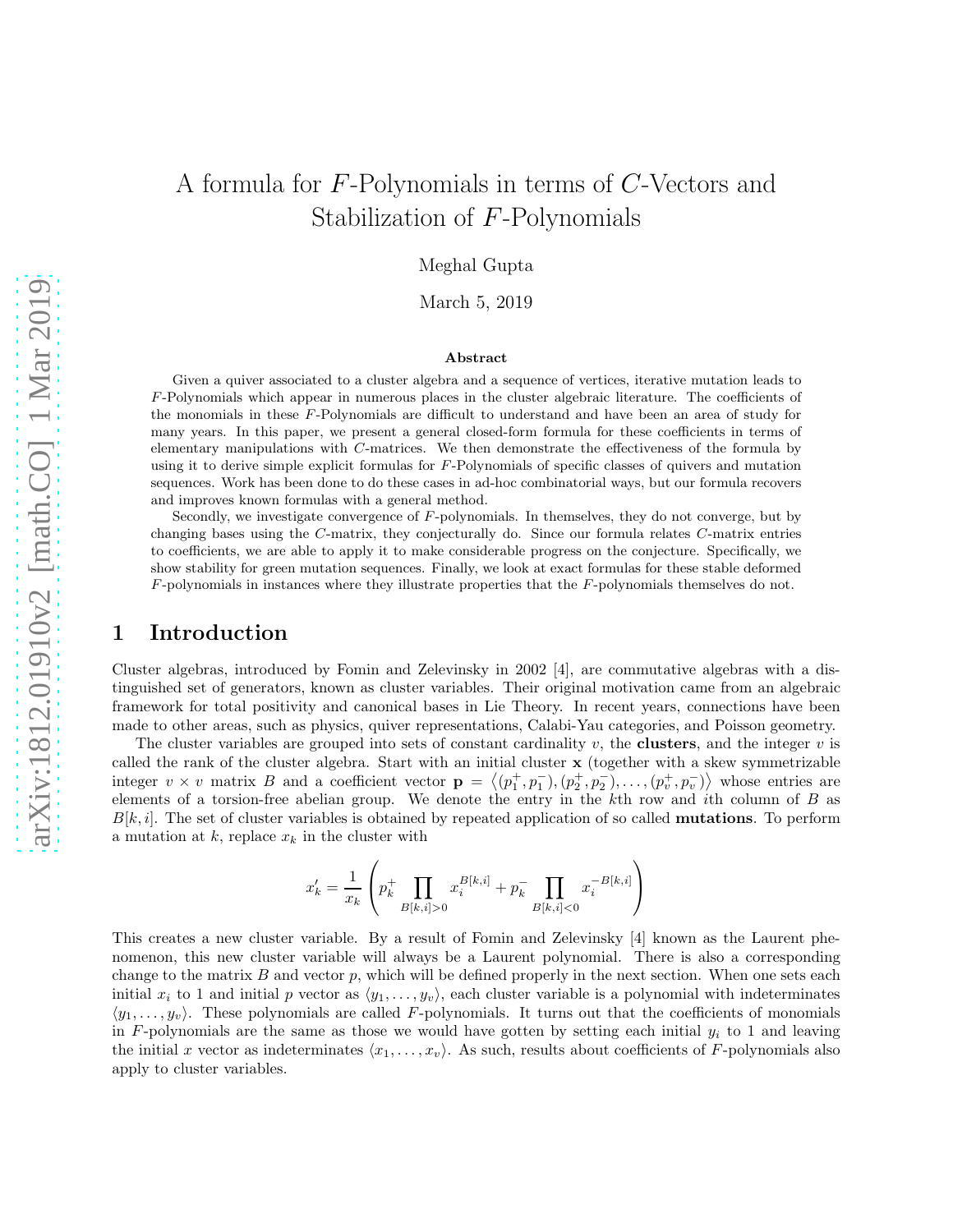F-Polynomials have been an interesting area of study since the inception of the field of cluster algebras. Fomin and Zelevinsky conjectured in  $[4]$  that every  $F$ -polynomial has all positive coefficients. This conjecture was later proven in the skew-symmetric case in [13] and then the entire skew-symmetrizable case in [7]. Nonetheless, we are far from completely understanding them. For one, not very many explicit formulas exist for the coefficients of F-polynomials. Since they are defined through recurrence relations, it is not clear that we can actually get a closed form formulation instead. The main result of our paper is to derive a closed form based only on the C-matrix entries, which are related to the p-vectors defined above. Some of the most general previous results regarding F-polynomial explicit forms are the following:

- A formula in terms of the Euler-Poincare characteristic of quiver Grassmannians obtained in [2].
- A combinatorial interpretation for cluster algebras from surfaces given in [15].
- A formula for cluster variables corresponding to string modules as a product of  $2 \times 2$  matrices obtained in [1].
- A formula using broken lines and reflections in [7].

The last result is the only one that is completely general; the others are restrictive in the cluster algebras they account for. The first is mostly general, restricting only in that it only applies to skew-symmetric cluster algebras. However, the first and last have limited computational power, as the coefficients involve objects that are hard to understand and compute.

As said earlier, the main result of this paper is to present a formula for the  $F$ -polynomial that is completely general and completely explicit. This is in itself interesting, because it shows that the recurrence relation for F-polynomials can be solved out. Moreover, we show that our formula is useful. We demonstrate that this formula has computational power, meaning its terms are easy to understand, unlike the formula using the Euler-Poincare characteristic of quiver Grassmannians. We demonstrate this by using it to easily obtain algebraic formulas for F-polynomials of specific classes of quivers, that are as simple or simpler than previously known. Though our formula is general, our examples and applications of it restrict to the skew-symmetric case, because that is where patterns are most evident. Furthermore, the formula has an application to geometry in this case, where the cluster algebra can be interpreted with quivers. The formula for the F-polynomial in terms of the Euler-Poincare characteristic of quiver Grassmannians mentioned earlier in [2] says the following:

$$
F_n = \sum_e \chi(Gr_e(\phi_n)) \prod_{i=1}^v y_i^{e_i}
$$

Here, e is a vector in  $\mathbb{N}^v$  and  $\phi_n$  is a representation of the original quiver defined by certain mutation rules. As such, our expression for the coefficient of a given monomial in an F-Polynomial also gives a formula for the corresponding Euler-Poincare characteristic of quiver Grassmannians associated to dimension vectors parameterized by e. This is interesting, because these are often very difficult to understand and compute. Finally, it is well known that  $F$ -polynomial coefficients for specific quivers represent various combinatorial objects; for example pyramid partitions [3], T-paths in surfaces with marked points [18], and snake graphs [14]. Therefore, our F-polynomial formula also provides a way to count these combinatorial objects.

Secondly, we use our formula to make progress on a conjecture made by Eager and Franco in Section 9.5 of [3]. They explore convergence of F-polynomials in the skew symmetric case. In themselves,  $F$ polynomials do not converge, but when one changes basis; i.e. acts with an appropriate linear operator on the exponent vector of each monomial, they appear to converge. This phenomenon and precise linear operator was conjectured in [3] and formalized by Grace Zhang in [19]. This bears a striking resemblance to our formula for the coefficients of F-Polynomials, and we use our results to prove Eager and Franco's conjecture for a certain class of quivers known as green quivers. This includes the quiver they originally conjectured stabilization for, the dP1 quiver, known in combinatorics for giving rise to the Somos-4 sequence. This also extends results of [19], which prove stabilization for some specific green quivers.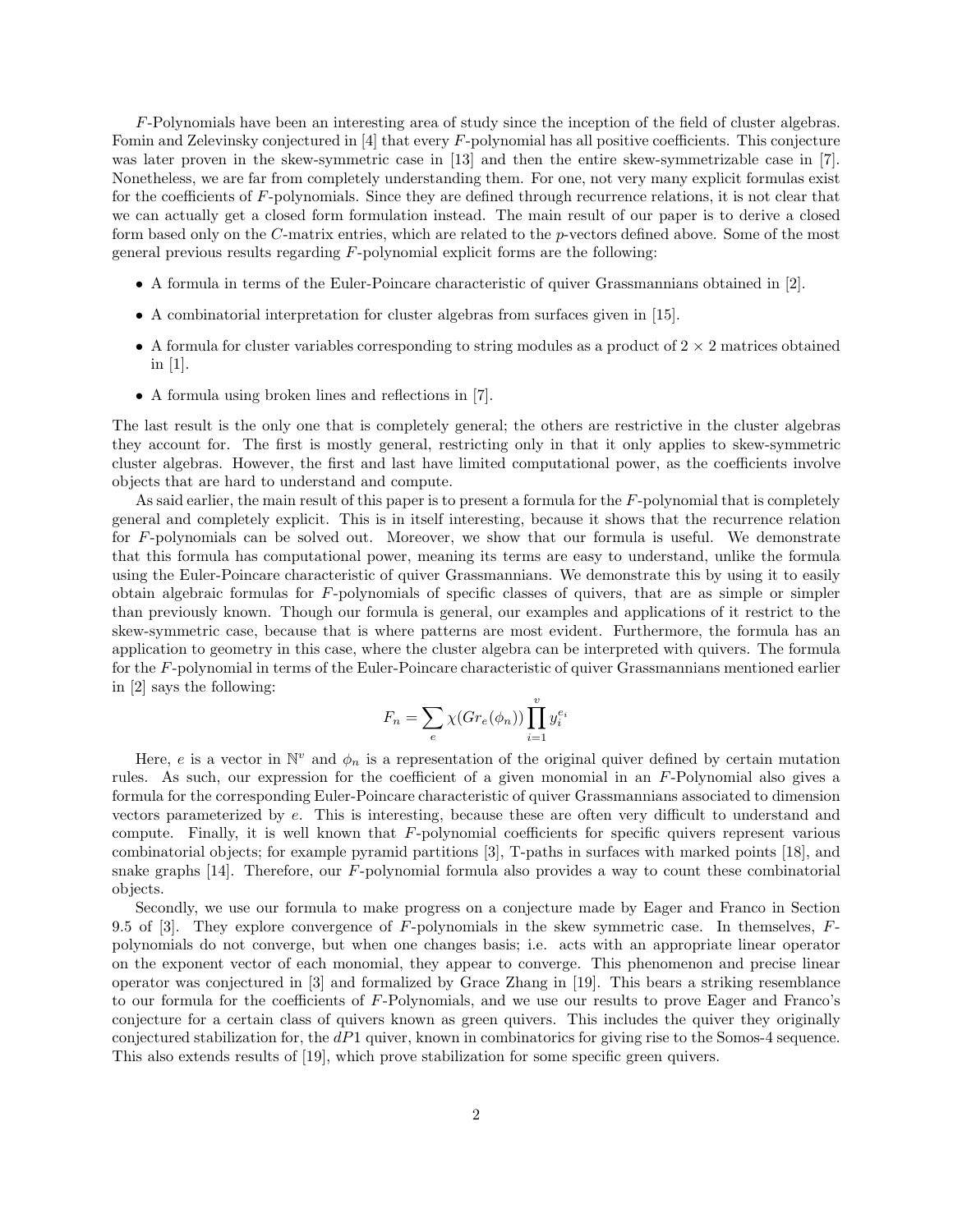# 2 Definitions

We start with the general definitions, and later state the simplified definitions for the skew-symmetric case, since that is the case we study most closely. The way we define F-polynomials is purely combinatorial; we do not use the cluster algebra notation directly. In both cases, we would start with a matrix B and mutation sequence  $v_1, \ldots, v_n$  to obtain the F-polynomial  $F_n$ . In our definitions, the matrix B is essentially replaced by the notion of a generalized quiver defined below in Section 2.1. An interested reader should look at [4] and  $[5]$  to understand why the cluster algebra definition of an  $F$ -polynomial is the same.

Furthermore, the reader interested in only the skew-symmetric case can ignore the concept of "attached" edges, and instead look at Section 2.2 for the quiver and mutation definitions. From there, the reader can come back to this section, and ignore any occurrence of the word "attached" and assume that all edges are attached to both incident vertices. In this case, we also have the matrix A is the same as  $E$  and  $C$  the same as D.

#### 2.1 General Definitions

**Definition 2.1** (Generalized Quiver). A generalized quiver Q is a directed graph on vertices  $1, \ldots, |Q|$ , where every edge is "attached" to one of its incident vertices, along with a Laurent polynomial label at every vertex. The number of vertices  $|Q|$  will be denoted v. However the edges must satisfy certain properties:

- There are no 2-cycles involving edges both attached to the same vertex.
- When written in a matrix B with entry  $B[i, j]$  being the number of edges attached to j going from  $j \rightarrow i$  (negative if edges go in), B is skew-symmetrizable.

Intuitively, a generalized quiver is a generalized version of a quiver, reflecting the fact that the "adjacency matrix" B need not be skew-symmetric.

**Definition 2.2** (Generalized Quiver Mutation). An **generalized quiver mutation** at vertex i is defined by changing both the quiver around vertex  $i$  and the Laurent polynomial at vertex  $i$ . The quiver changes are defined as follows.

- For every path  $j \to i \to k$  with the first edge attached to i and the second to k, draw a new edge from  $i$  to  $k$  attached to  $k$ .
- For every path  $j \to i \to k$  the first edge attached to j and the second to i, draw a new edge from j to k attached to k. Reverse the direction of every edge pointing with i as a vertex.
- Delete all 2-cycles involving edges both attached to the same vertex.

The Laurent polynomial is replaced as follows. Let  $V_k$  denote the Laurent polynomial currently on vertex k. Replace  $V_i$  with the following function  $P$ .

$$
P = \frac{\prod_{j \in S_1} V_j + \prod_{j \in S_2} V_j}{V_i}
$$

where  $S_1$  is the set of vertices with multiplicity pointing into i attached to i and  $S_2$  is the set of vertices with multiplicity of edges pointing out of  $i$  attached to  $i$ .

Notice that the vertex  $i$  may no longer have a Laurent polynomial label. However, the following theorem by Fomin and Zelevinsky rectifies that.

**Theorem 2.3** (Laurent Phenomenon [4]). Take a generalized quiver Q with starting polynomials  $x_1, \ldots, x_v$ at each corresponding vertex. For any mutation sequence, the function P as defined above is actually a Laurent polynomial.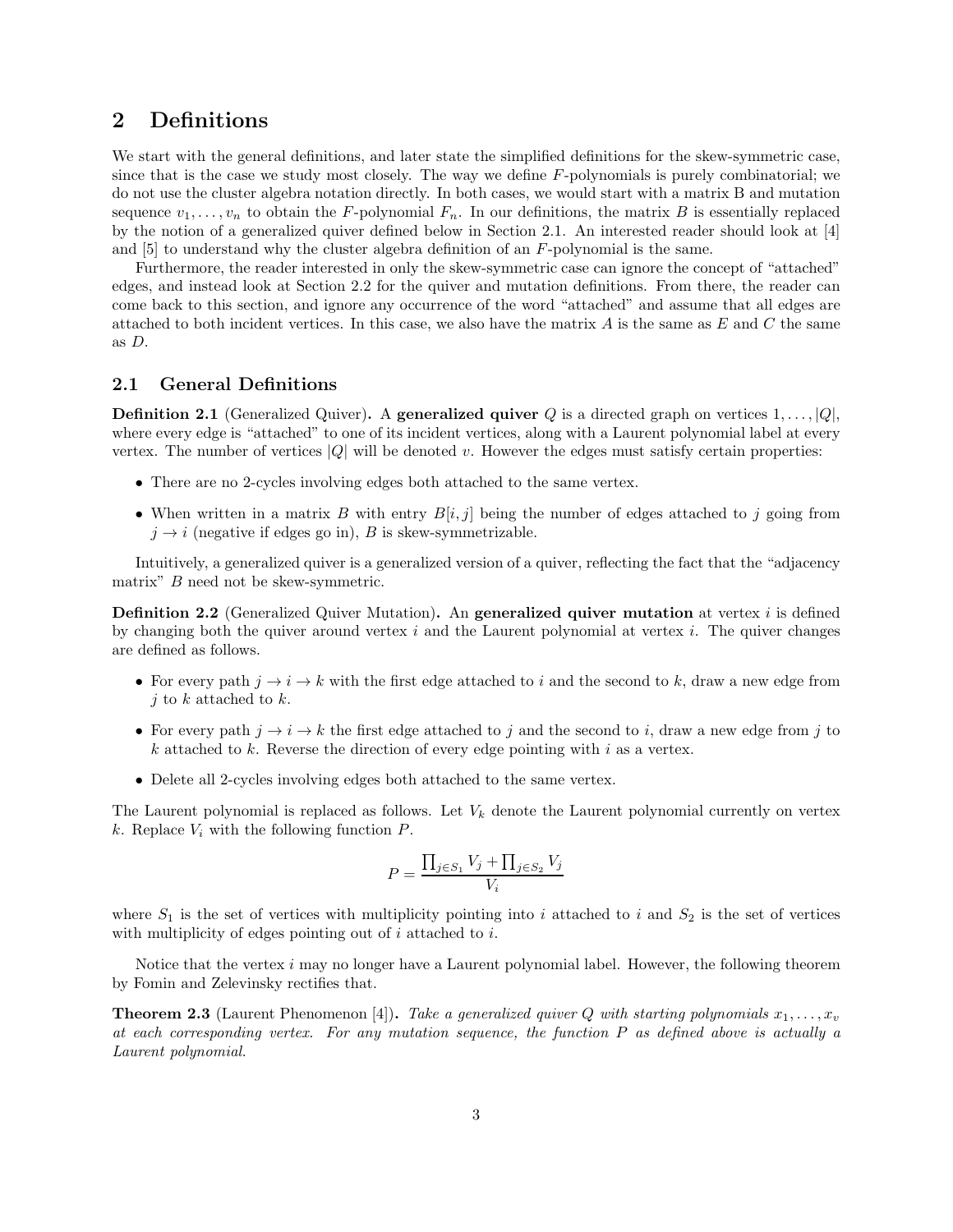Definition 2.4 (Framed Generalized Quiver). The framed generalized quiver of a generalized quiver Q with labels (polynomials) 1 at every vertex is the quiver formed by adding a vertex  $i'$  for every vertex  $i$  with an edge pointing from i' to i attached to i. The new vertices i' have the label  $y_i$ . A base vertex of the framed generalized quiver is a vertex that is also a vertex of the original quiver.

**Definition 2.5** (*F*-Polynomial). The *n*th *F***-Polynomial** of a framed generalized quiver  $Q$  accompanied with a mutation sequence  $v_1, \ldots, v_n$  of vertices is the polynomial at vertex  $v_n$  after performing mutations at  $v_1, \ldots, v_n$  sequentially.

**Definition 2.6** ( $V_n(i)$  or  $V_i$ ). Given a quiver Q and a sequence of mutations  $v_1, \ldots, v_n$ ,  $V_n(i)$  is the Fpolynomial on vertex i after the n mutations. We will usually denote this F-polynomial more simply as  $V_i$ if we are otherwise clear about the termination point  $n$  for the sequence of mutations.

**Definition 2.7** (C-matrix). The **C-matrix** of the framed generalized quiver  $Q$  and mutation sequence  $v_1, \ldots, v_n$  with v base vertices is the  $v \times v$  matrix with entry  $(i, j)$  as the number of edges from frozen vertex  $i'$  to base vertex j attached to j. It is denoted  $C_n$ .

**Definition 2.8**  $(A_i)$ . Given a framed generalized quiver Q and a sequence of mutations  $v_1, \ldots, v_i$ , let  $A_i^g$ be the identity matrix with entry  $(v_i, v_i)$  replaced with  $-1$  and for every arrow pointing from  $v_i$  to another base quiver vertex u, add 1 to the entry  $(v_i, u)$ .  $A_i^r$  is defined analogously with arrows pointing into  $v_i$ . We will just refer to the relevant  $A_i^g$  or  $A_i^r$  by  $A_i$ , where the relevant one is what corresponds to the color of  $r_i$ as will be defined soon. The other one will be  $A_i^*$ .

**Lemma 2.9** (C-Matrix Facts, Theorem 5.6 [10]). Given a framed quiver  $Q$  and a sequence of mutations  $v_1, \ldots, v_n, C_n = A_1 A_2 \cdots A_n$ , where for each i you choose g if all the arrows are pointing into  $v_i$  before the ith mutation, and r otherwise. Also,  $C_n$  is invertible.

**Definition 2.10**  $(E_i)$ . Given a framed generalized quiver Q and a sequence of mutations  $v_1, \ldots, v_i$ , let  $E_i^g$ be the identity matrix with entry  $(v_i, v_i)$  replaced with  $-1$  and for every arrow pointing from  $v_i$  to another base quiver vertex u attached to  $v_i$ , add 1 to the entry  $(v_i, u)$ .  $\mathbf{E}_i^r$  is defined analogously with arrows pointing into  $v_i$ . We will just refer to the relevant  $E_i^g$  or  $E_i^r$  by  $E_i$ , where the relevant one is what corresponds to the color of  $r_i$  as will be defined soon. The other one will be  $E_i^*$ .

**Definition 2.11** (D-Matrix). The **D-matrix** is similar to the C-matrix, defined slightly differently though:  $D_n = E_1 \cdots E_n$ . Note that  $D_n$  is also invertible. The D-matrix between two steps is defined as follows. For two indices m and n, let  $D_{m,n}$  be  $D_m^{-1}D_n$ . By extension,  $D_n = D_{0,n}$ .

**Definition 2.12**  $(r_i)$ . Given the quiver formed by a framed quiver Q and a mutation sequence  $v_1, \ldots, v_i$ , Let  $r_i$  be the monomial that is the product of the frozen nodes pointing into/from vertex  $v_i$ . More precisely, we have  $r_i = \prod_{j=1}^v y_j^{\delta C_i[j,v_i]}$  where  $\delta \in \{\pm 1\}$  chosen so that the exponents are nonnegative. The  $r_i$  is called green if the frozen nodes are pointing in before the final mutation (out afterwards) and red if they are all pointing out.

Theorem 2.13 (Sign Coherence [7]). Given the quiver formed by a framed quiver Q and a mutation sequence  $v_1, \ldots, v_i$ , all the frozen vertices pointing into any vertex u at the end of the process are in the same direction (all in or all out), and there will be at least one arrow. Thus, every vertex will be green or red.

**Definition 2.14**  $(\delta_{i,j})$ . Let  $\delta_{i,j}$  be 1 if  $r_i$  and  $r_j$  are the same color, and -1 otherwise. Mutation 0 counts as red for the purposes of assigning  $\delta_{0,i}$ . The sign  $\delta_{0,i}$  agrees with the sign  $\delta$  from Definition 2.12.

We call a mutation sequence green if all the mutations are green. We often just say the quiver is green if it is clear what mutation sequence we are referring to.

The next two definitions bare no obvious significance, but simplify expressions in future sections. Loosely, the particular values  $a_{i,j}$  and  $b_{i,j}$  are important because they are the building blocks of coefficients of monomials in the F-polynomials.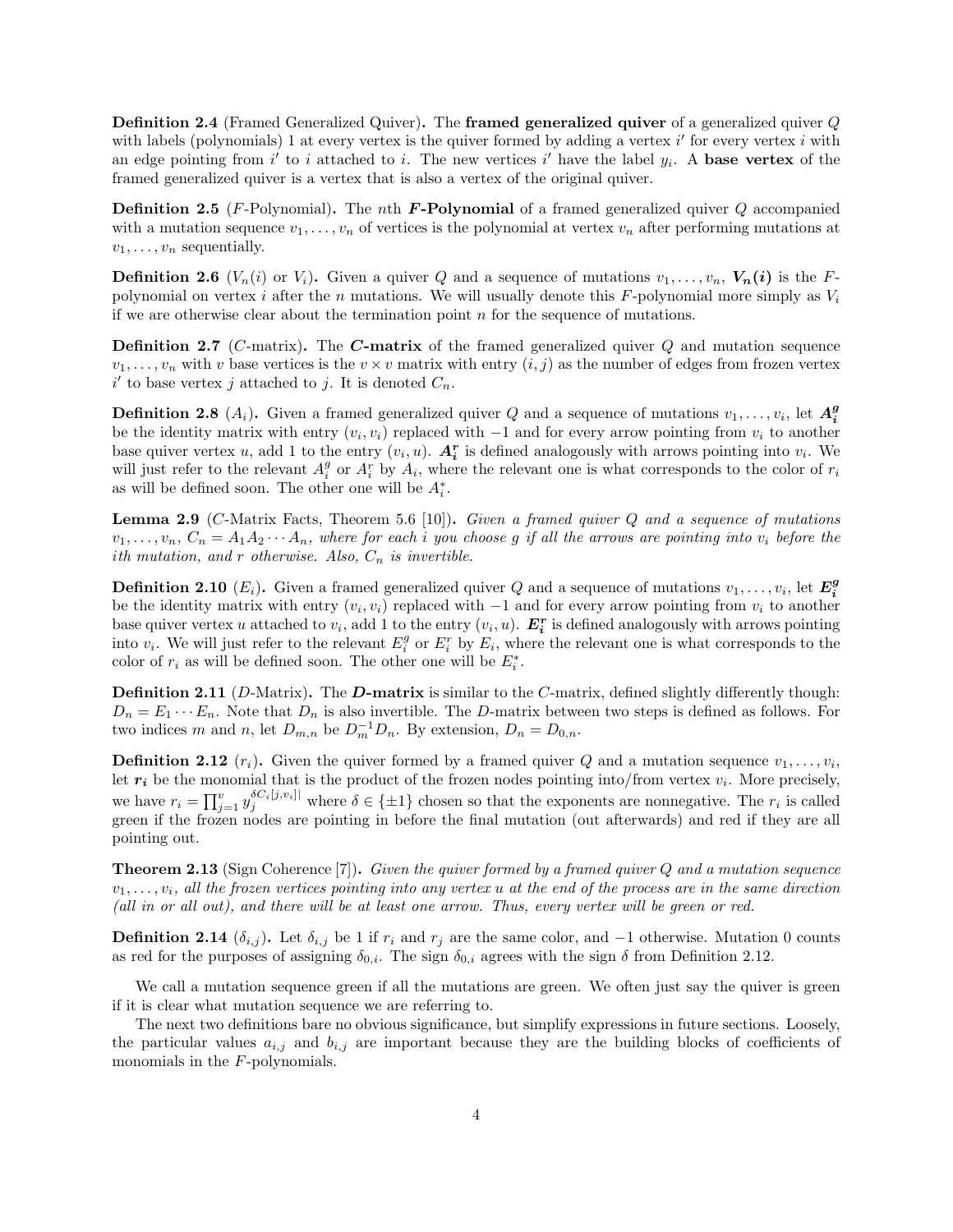**Definition 2.15**  $(a_{i,j}$  and  $b_{i,j}$ . Given a framed quiver Q and a mutation sequence  $v_1, v_2, \ldots,$ , for two indices  $i \leq j$ , let  $a_{i,j} = D_{i,j}^{-1}[v_j, v_i]$ . Similarly, let  $b_{i,j} = E_j^* E_j D_{i,j}^{-1}[v_j, v_i]$ , or equal to 0 when  $i = j$ .

**Definition 2.16** (W). Given a framed quiver Q and a mutation sequence  $v_1, \ldots, v_n$ , and a sequence of indices  $w_1, \ldots, w_k$  where the  $w_i$ 's are all between 1 and *n* inclusive, let

$$
\boldsymbol{W}(\boldsymbol{n}, \boldsymbol{w}_1, \dots, \boldsymbol{w}_k) = \prod_{i=1}^k \left( a_{w_i, n} + \sum_{j=i+1}^k (-a_{w_i, w_j} + b_{w_i, w_j}) \right).
$$

**Definition 2.17** (φ). We define  $\phi(\mathbf{w})$  to be the number of distinct permutations of  $\mathbf{w} = w_1, \dots, w_k$  divided by k!. Note that this is just  $\frac{1}{\prod a_i!}$  where the  $a_i$  are the number of occurrences of each of the distinct values taken on by  $w_1, \ldots, w_k$ .

#### 2.2 Simplifications in the Skew-symmetric Case

In the case where B is skew-symmetric, for any edge between two base vertices, the number of edges attached to each vertex is the same. As such, we can define the quiver, rather than generalized quiver, so that only one set of edges is included, and attached can be disregarded. The analogous definitions are straightforward, but we redefine for completeness. To understand that all proofs completed in the general case also apply here, one should check that all the variables defined,  $C, A, a_{i,j}, b_{i,j}, r_i$ , etc. are all the same when returning the quiver to its generalized quiver form.

**Definition 2.18** (Quiver). A quiver Q is a directed graph, along with a Laurent polynomial label at every vertex. The variable v denotes the number of vertices in  $Q$ , or  $|Q|$ . The directed graph must have no 2-cycles.

Any quiver can be viewed, instead, as a generalized quiver by replacing each edge with two edges, one attached to each incident vertex.

**Definition 2.19** (Quiver Mutation). An **quiver mutation** at vertex  $i$  is defined by changing both the quiver around vertex  $i$  and the Laurent polynomial at vertex  $i$ . The quiver changes are defined as follows.

- For every path  $j \to i \to k$ , draw a new edge from j to k.
- For every path  $j \to i \to k$ , draw a new edge from j to k. Reverse the direction of every edge pointing with  $i$  as a vertex.
- Delete all 2-cycles.

The Laurent polynomial is replaced as follows. Let  $V_k$  denote the Laurent polynomial currently on vertex k. Replace  $V_i$  with the following polynomial  $P$ .

$$
P = \frac{\prod_{j \in S_1} V_j + \prod_{j \in S_2} V_j}{V_i}
$$

where  $S_1$  is the multiset of edges pointing into i attached to i and  $S_2$  is the multiset of edges pointing out of i.

**Definition 2.20** (Framed Quiver). The **framed quiver** of a quiver  $Q$  with labels 1 at every vertex is the quiver formed by adding a vertex i' for every vertex i with an edge pointing from i' to i. The new vertices i' have the label  $y_i$ . A **base vertex** of the framed quiver is a quiver that is also a vertex of the original quiver.

**Definition 2.21** (C-matrix). The C-matrix of the quiver formed by a framed quiver  $Q$  and mutation sequence  $v_1, \ldots, v_n$  with v base vertices is the  $v \times v$  matrix with entry  $(i, j)$  as the number of edges from frozen vertex i' to base vertex j. It is denoted  $C_n$ . The C-matrix between two steps is defined as follows. For two indices m and n, let  $C_{m,n}$  be  $C_m^{-1}C_n$ . It is worth noting that  $C_n = C_{0,n}$ .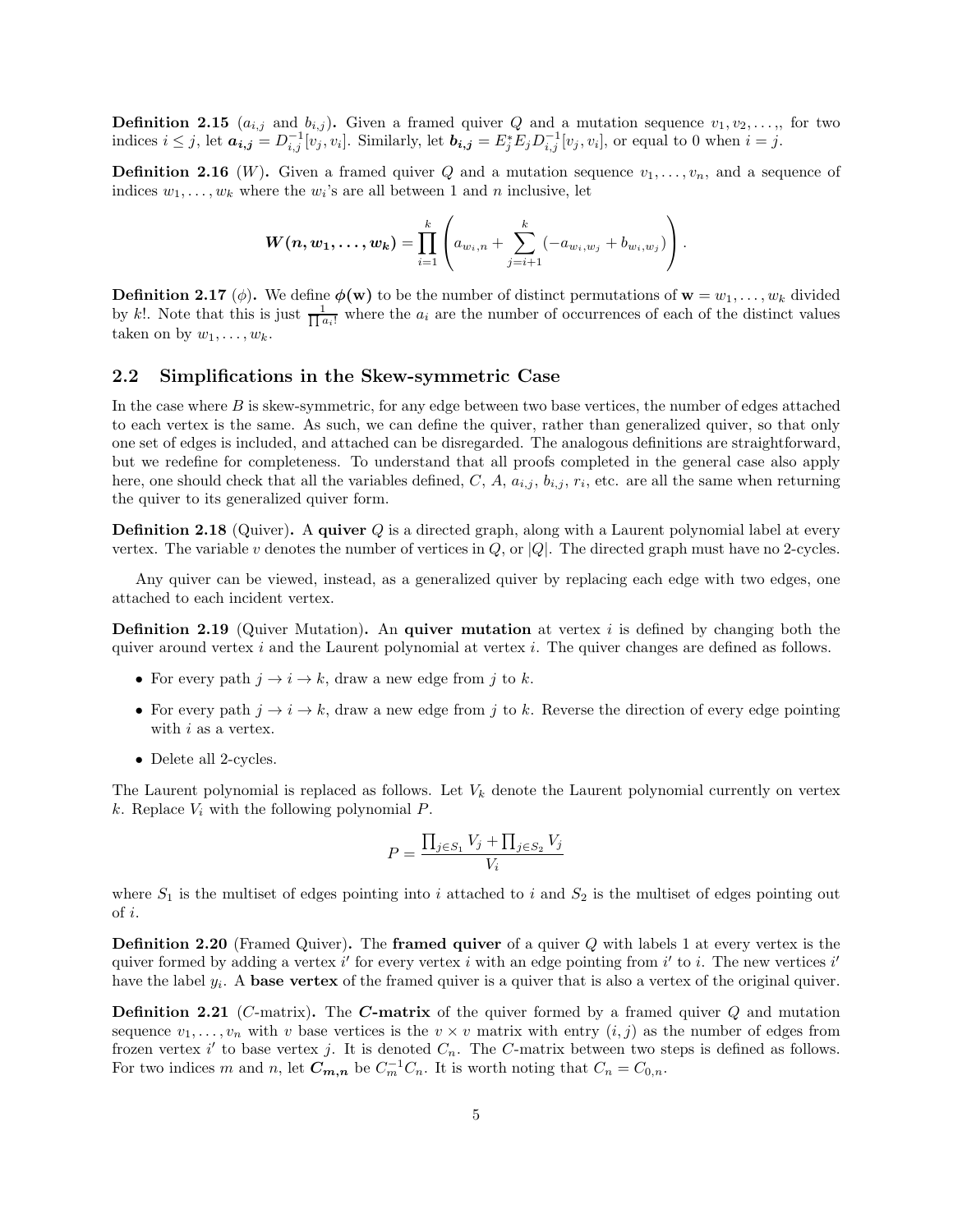**Definition 2.22**  $(A_i)$ . Given a framed quiver Q and a sequence of mutations  $v_1, \ldots, v_i$ , let  $A_i^g$  be the identity matrix with entry  $(v_i, v_i)$  replaced with  $-1$  and for every arrow pointing from  $v_i$  to another base quiver vertex u, add 1 to the entry  $(v_i, u)$ .  $A_i^r$  is defined analogously with arrows pointing into  $v_i$ . We will just refer to the relevant  $A_i^g$  or  $A_i^r$  by  $A_i$ , where the relevant one is what corresponds to the color of  $r_i$  as will be defined soon. The other one will be  $A_i^*$ .

The A-matrix is the same as the E-Matrix. Both will be denoted by A. The C-matrix is the same as the D-matrix. Both will be denoted by  $C$ . Also note the following:

**Definition 2.23**  $(a_{i,j}$  and  $b_{i,j})$ . Given a framed quiver Q and a mutation sequence  $v_1, v_2, \ldots$ , for two indices  $i \leq j$ , let  $a_{i,j} = C_{i,j}^{-1}[v_j, v_i]$ . Similarly, let,  $b_{i,j} = A_j^* A_j C_{i,j}^{-1}[v_j, v_i]$ , or equal to 0 when  $i = j$ .

**Definition 2.24** (W). Given a framed quiver Q and a mutation sequence  $v_1, \ldots, v_n$ , and a sequence of indices  $w_1, \ldots, w_k$  where the  $w_i$ 's are all between 1 and *n* inclusive, let

$$
\boldsymbol{W(n, w_1, \ldots, w_k)} = \prod_{i=1}^k \left( a_{w_i,n} + \sum_{j=i+1}^k (-a_{w_i,w_j} + b_{w_i,w_j}) \right).
$$

We will use  $a_{i,j}$ ,  $b_{i,j}$  and W regardless of whether we are dealing with a quiver or generalized quiver.

#### 2.3 Definitions for Stabilization

**Definition 2.25** (Matrix Action on Polynomial). Given an  $v \times v$  matrix M and a polynomial P in  $x_1, \ldots, x_v$ , we let  $M(P)$  denote the polynomial formed when M acts on the vector of exponents for each monomial in P.

**Definition 2.26** (Deformed F-Polynomial). The nth **S-polynomial** (deformed F-polynomial) of a framed quiver Q with a mutation sequence  $v_1, \ldots, v_n$  is defined as  $-C^{-1}(F_n)$ .

**Definition 2.27** (Fundamental  $r_i$ ). An  $r_i$  of a framed quiver Q and mutation sequence  $v_1, v_2, \ldots$  is called **fundamental** if it is not expressible as the product of at least 2 other  $r_j$ 's with  $j < i$ . Let the set  $M_n$ denote the set of fundamental  $r_i$  for a framed quiver Q and sequence of mutations  $v_1, \ldots, v_n$ . M is the set of fundamental  $r_i$  for the entire mutation sequence  $v_1, v_2, \ldots$ 

**Definition 2.28** (Basic). Given a framed quiver Q and a mutation sequence  $v_1, \ldots, v_n$ , a monomial m is called **basic** if its coefficient is nonzero in a polynomial that appears on one of the vertices after  $n$ mutations. In other words, its coefficient is nonzero in some element of the cluster. Let  $P_n$  denote the set of basic monomials after  $n$  mutations.

### 3 F-Polynomial Formula

### 3.1 Derivation

**Theorem 3.1.** Given a framed quiver or a framed generalized quiver Q and a mutation sequence  $v_1, \ldots, v_n$ ,  $F_n$  can be calculated as follows. Let W be the set of (possibly empty) sequences w with  $1 \leq w_1 \leq \ldots \leq w_k \leq n$ .

$$
F_n = \sum_{\mathbf{w} \in W} \phi(\mathbf{w}) W(n, w_1, \dots, w_k) \prod_{i=1}^k r_{w_i}
$$
 (1)

Consequently, the coefficient of a given monomial p is the sum of all sequences  $1 \leq w_1 \leq \ldots \leq w_k \leq n$  so that

$$
p = \prod_{i=1}^{k} r_{w_i}
$$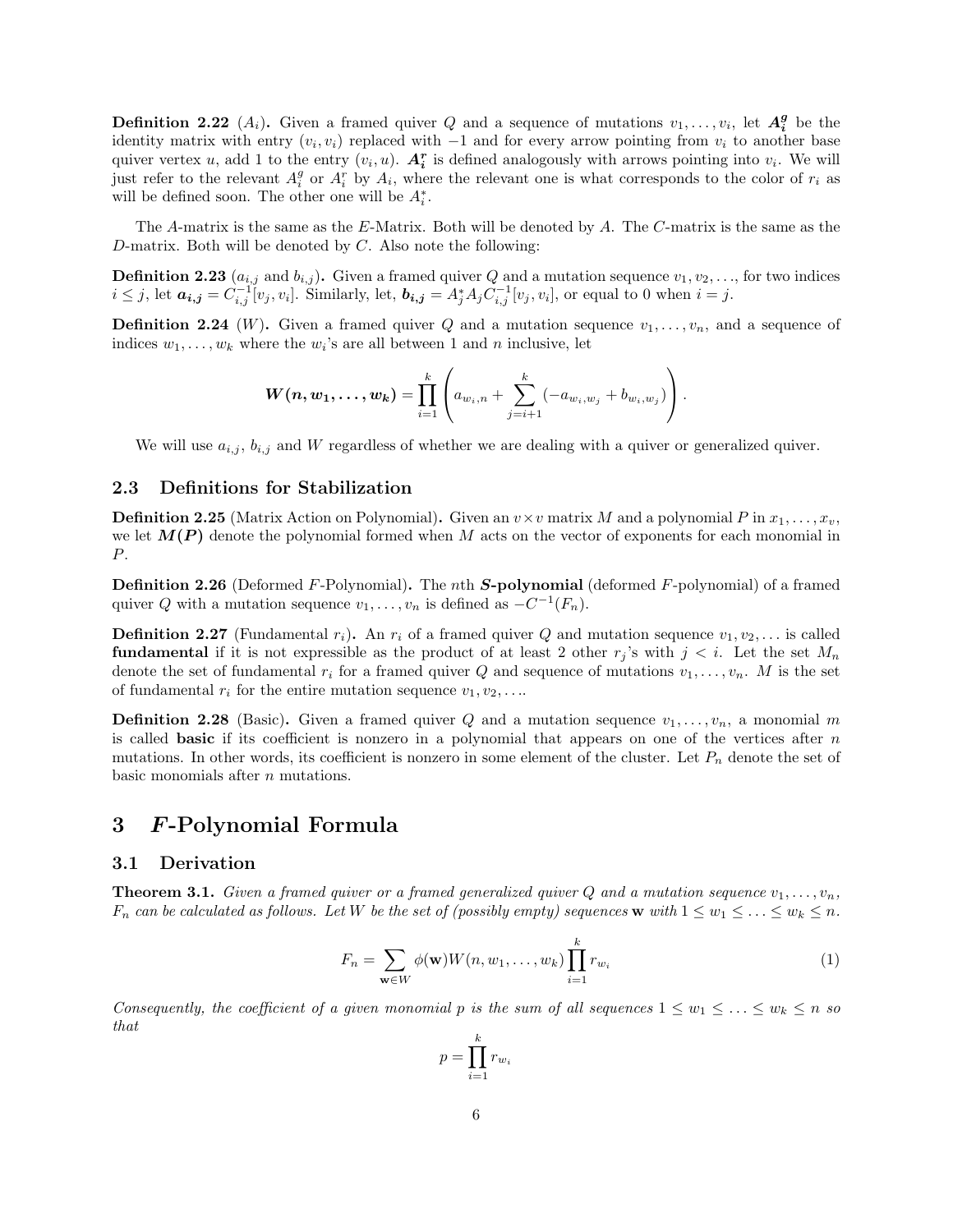$\phi(\mathbf{w})W(n, w_1, \ldots, w_k).$ 

(Recall that  $r_{w_i}$  is a monomial in  $y_1, \ldots, y_v$  as in Definition 2.12.)

Proof. It suffices to prove the statement in the case of framed generalized quivers.

Consider the steps  $v_1, \ldots, v_n$  of the mutation process on the quiver Q that results in  $F_n$ . At each step *i*, define  $\succ_i$  and  $\prec_i$  as follows. If  $r_i$  is green, any edge in the quiver before the *i*th mutation attached to a denoted  $a \to b$  is now denoted  $a \succ_i b$ . Similarly,  $a \leftarrow b$  is denoted  $a \prec_i b$ . If  $r_i$  is red, the reverse occurs:  $\succ_i$  replaces  $\leftarrow$ , and  $\prec_i$  replaces  $\rightarrow$ . Thus,  $\succ$  replaces  $\rightarrow$  or  $\leftarrow$  corresponding to the direction of the frozen vertices into  $v_i$ . At each step i, the following occurs to calculate  $F_i$ . We have

$$
F_i V_{v_i} = \prod_{v_i \succ j} V_j + r_i \prod_{v_i \prec j} V_j.
$$

We modify this mutation process: instead of plugging in the monomial  $r_i$ , replace  $r_i$  with the variable  $z_i$ . Define the analog of  $F_i$  as  $Z_i$  and the analog of  $V_j$  as  $ZV_j$ , so  $ZV_j$  is the Z power series at the jth vertex. Thus,  $Z_n$  will be some rational function in the  $z_i$ 's, computed by the following recurrence relation:

$$
Z_i Z V_{v_i} = \prod_{v_i \succ j} Z V_j + z_i \prod_{v_i \prec j} Z V_j
$$

and  $\dots, F_{-1}, F_0 = 1$ . When we plug in  $r_i$  for each  $z_i$ , we get back  $F_n$ . As such, to get the coefficient of a given monomial p, do the following: express  $Z_n$  in its MacLaurin series form, i.e. an element of  $\mathbb{C}[[z_1, \ldots, z_n]]$ . Then, add the coefficients over all sequences  $w_1, \ldots, w_k$  so that  $p = r_{w_1} \cdots r_{w_k}$ .

Now, we compute the coefficient of a given  $z_{w_1} \cdots z_{w_k}$ . We show it is equal to

$$
\phi(w_1,\ldots,w_k)W(n,w_1,\ldots,w_k).
$$

Encode the sequence w instead as two sequences q and  $\bf{m}$  where  $\bf{q}$  consists of the distinct terms of  $\bf{w}$  in increasing order, and **m** is the corresponding multiplicity of each. Let  $l = |\mathbf{q}|$ . The coefficient of the term

$$
z_{w_1}\cdots z_{w_k}=z_{q_1}^{m_1}\cdots z_{q_l}^{m_l}
$$

in  $Z_n$  is the same as the one in the power series computed as follows: look at the entire modified mutation process, except on a mutation step i not corresponding to a  $q_j$ , replace  $z_i$  with 0. This is because replacing all irrelevant  $z_i$ 's with 0 does not affect the coefficient of the desired term. Call this new power series  $Y_n$ .  $YV_{v_i}$  is defined analogously as well. Consider the following power series,  $L_1, \ldots, L_l$ .

$$
L_1 = (1 + z_{q_1})
$$
  
\n
$$
L_2 = (1 + z_{q_2}(1 + z_{q_1})^{-a_{q_1, q_2} + b_{q_1, q_2}})
$$
  
\n
$$
\vdots
$$
  
\n
$$
L_l = \left(1 + z_{q_l}(L_{l-1}^{-a_{q_{l-1}, q_l} + b_{q_{l-1}, q_l}} \cdots L_1^{-a_{q_1, q_l} + b_{q_1, q_l}})\right)
$$

Let

$$
H_i := \prod_{j=1}^r L_j^{a_{q_j,i}}.
$$

where r corresponds to the final  $q_r$  preceding i (so  $H_n$  would be  $\prod_{j=1}^l L_j^{a_{q_j,i}}$ ). We show that at any given step  $i, Y_i = H_i$ . We do so by induction.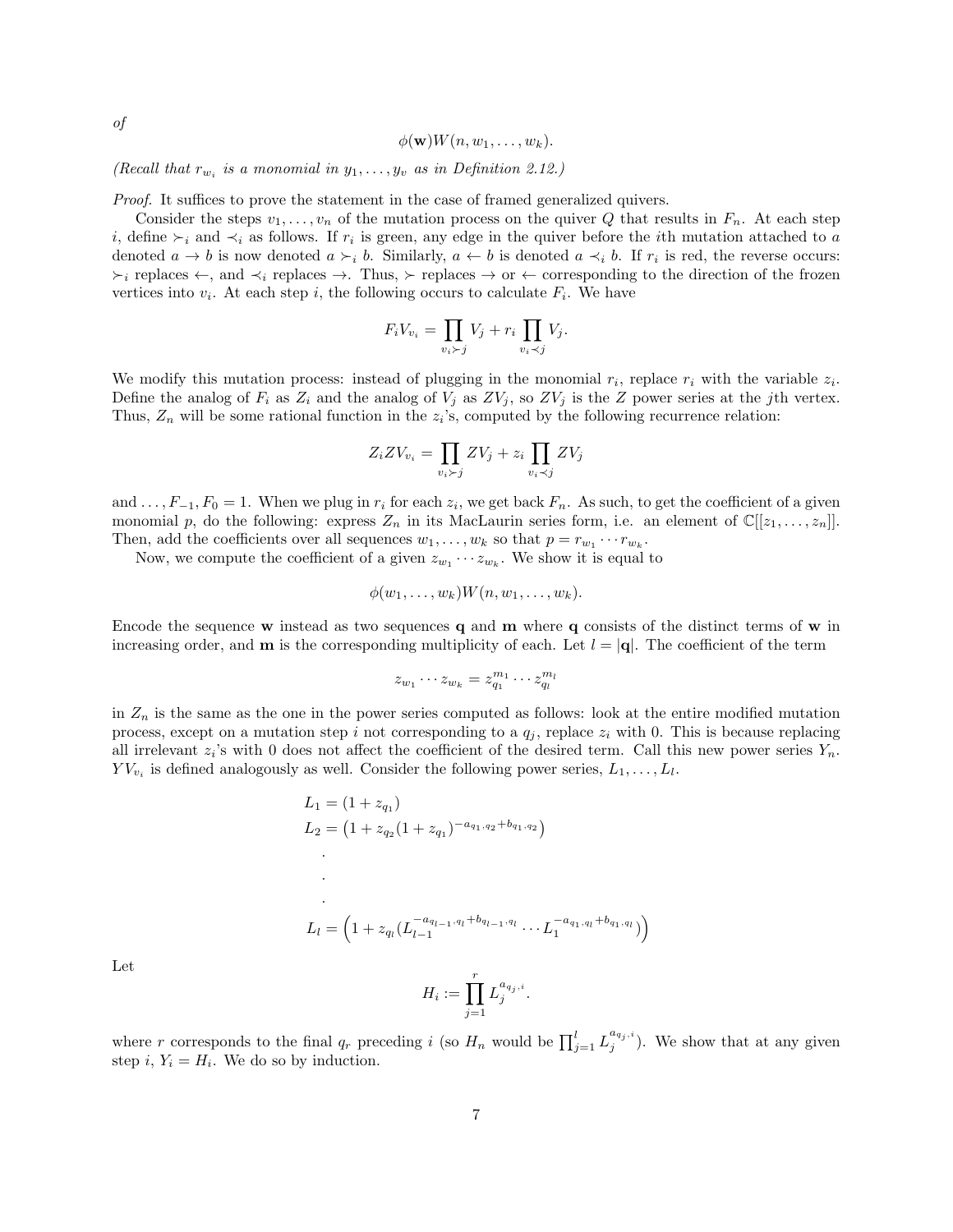**Base Case:**  $i \leq q_1$ : For this case, we have

$$
Y_{q_1} = H_{q_1} = (1 + z_{q_1})
$$

and for  $i < q_1$ , we have

$$
Y_i = H_i = 1.
$$

 $Y_i$  is 1 because all the relevant  $z_i$  are 0, and  $H_i$  is 1 because it is the product over no  $L_j$  and therefore just 1. We have the following recurrence relation.

$$
Y_i Y V_{v_i} = \prod_{v_i \succ j} Y V_j + z_i \prod_{v_i \prec j} Y V_j
$$

I claim that the relation

$$
H_i H V_{v_i} = \prod_{v_i \succ j} H V_j + z_i \prod_{v_i \prec j} H V_j
$$

holds as well. Because of the inductive hypothesis, proving this recurrence relation would suffice to show the power series are equal.

**Case 1:**  $i \neq q_r$ : We have  $z_i = 0$ , so we want to show

$$
H_i H V_{v_i} = \prod_{v_i \succ j} H V_j + z_i \prod_{v_i \prec j} H V_j
$$
  

$$
\iff H_i = \frac{\prod_{v_i \succ j} H V_j}{H V_{v_i}}.
$$

We look at the exponent for each  $L_s$  in  $H_i$  and show that it is, in fact, the same on both sides of the equation. The exponent on the right hand side, denoted  $e_s \left( \frac{\prod_{v_i \succ j} HV_i}{HV_w} \right)$  $HV_{v_i}$ is calculated as follows:

$$
\sum_{v_i \succ j} e_s(HV_j) - e_s(HV_{v_i}).
$$

Let  $i_j$  be the last index of a mutation at vertex j. By the inductive hypothesis,

$$
e_s\left(\frac{\prod_{v_i\succ j}HV_j}{HV_{v_i}}\right)=\sum_{v_i\succ j}a_{q_s,i_j}-a_{q_s,i_{v_i}}.
$$

Recall that

$$
D_{i,j} = E_{i+1} \cdots E_j \implies D_{i,j}^{-1} = E_j \cdots E_{i+1}
$$

since the  $E_i$  are involutions. Multiplication by any  $E_i$  only changes the corresponding row, so since  $a_{i,j}$  $D_{i,j}^{-1}[v_j, v_i]$ , we can replace terms of the form  $a_{q_s,i_j}$  with  $D_{q_s,i-1}^{-1}[j, v_{q_s}]$ , since no entry in the jth row of the corresponding matrix changes between step  $i_j$  and step  $i - 1$ . It's useful to note this also stays 0 when  $L_s$ corresponds to a term that appears after one of our  $HV$  terms is calculated. Thus, we have as our expression:

$$
e_s\left(\frac{\prod_{v_i \succ j}HV_j}{HV_{v_i}}\right) = \sum_{v_i \succ j} D_{q_s,i-1}^{-1}[j,v_{q_s}] - D_{q_s,i-1}^{-1}[v_i,v_{q_s}].
$$

However, the right hand side is exactly the operation corresponding to obtaining the entry  $D_{q_s,i}^{-1}[v_i,v_{q_s}]=a_{q_s,i}$ from how  $E_i$  is defined: add the contributions from all the vertices pointing opposite of the frozen vertices, and subtract the current vertex's contribution. This exactly proves our desired statement that

$$
e_s(H_i) = e_s\left(\frac{\prod_{v_i \succ j}HV_j}{HV_{v_i}}\right).
$$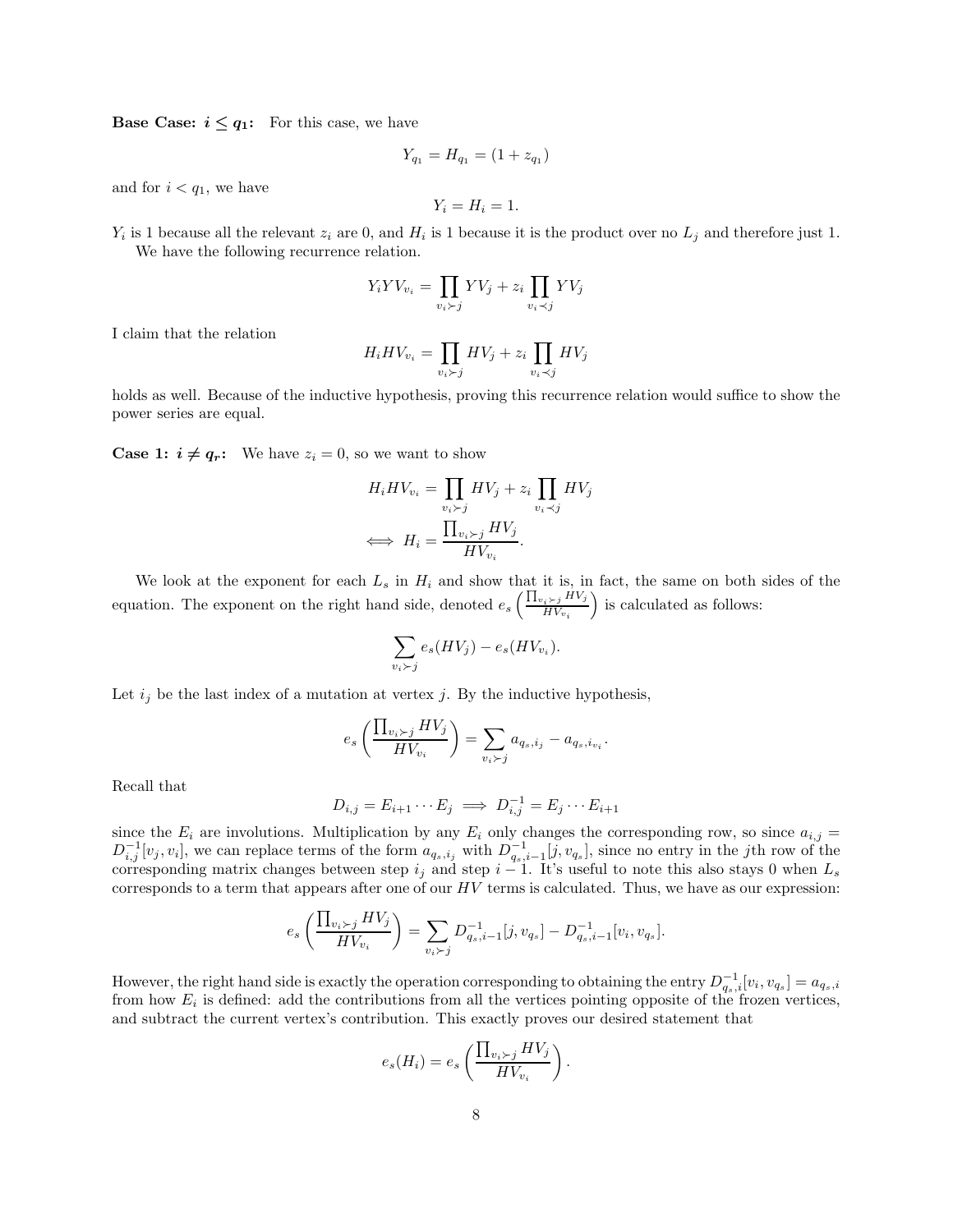**Case 2:**  $i = q_r$ : Just as in the last case, we can try to compute

$$
\frac{\prod_{v_i \succ j} HV_j + z_i \prod_{v_i \prec j} HV_j}{HV_{v_i}}.
$$

By the first case,

$$
\frac{\prod_{v_i \succ j}HV_j}{HV_{v_i}}
$$

is  $H_i$  without the contribution from  $L_r$ . We now have to show that adding  $\frac{z_i \prod_{v_i \prec j} HV_j}{HV_w}$  $\frac{W_i \prec j \cdots y}{HV_{v_i}}$  gives the same contribution as multiplying by  $L_r$ . By the same logic as the proof from the first case, we find the term

$$
\frac{\prod_{v_i \prec j} HV_j}{HV_{v_i}}.
$$

Again we find  $e_s$  of the expression for each  $k$ . We get

$$
e_s\left(\frac{\prod_{v_i \prec j}HV_j}{HV_{v_i}}\right) = \sum_{j \succ v_i} D_{q_s,i-1}^{-1}[j,v_{q_s}] - D_{q_s,i-1}^{-1}[v_i,v_{q_s}].
$$

This is exactly the operation of  $E_i^*$ , so we get

$$
e_s\left(\frac{\prod_{j\succ v_i}HV_j}{HV_{v_i}}\right)=b_{q_j,i}.
$$

Now that we have these identities, we can show that our recurrence relation in fact gives  $H_i$ .

$$
\frac{\prod_{v_i \succ j} HV_j + z_i \prod_{v_i \prec j} HV_j}{HV_{v_i}}
$$
\n
$$
= \prod_{j=1}^{r-1} L_j^{a_{q_j,i}} + z_i \prod_{j=1}^{r-1} L_j^{b_{q_j,i}}
$$
\n
$$
= (1 + z_i \prod_{j=1}^{r-1} L_j^{b_{q_j,i} - a_{q_j,i}}) \prod_{j=1}^{r-1} L_j^{a_{q_j,i}}
$$
\n
$$
= L_r \prod_{j=1}^{r-1} L_j^{a_{q_j,i}}
$$
\n
$$
= H_i
$$

which is what we desired.

Now we must actually compute the coefficient of  $z_{w_1} \cdots z_{w_k}$  in  $H_n = \prod_{j=1}^k L_j^{a_{q_j,n}}$ . We prove that it is  $\phi(w_1, \ldots, w_k)W(n, w_1, \ldots, w_k)$  by induction on  $l = |\mathbf{q}|$ .

**Base Case:**  $|q| = 1$ : Then  $H_n = L_1^{a_{q_1,n}}$ . By the extended binomial theorem, the coefficient of  $z_{q_1}^{m_1}$  is in fact  $(a_{q_1,i})(a_{q_1,i}-1), \ldots, (a_{q_1,i}-m_1+1)$  $\frac{m_1!}{m_1!}$ .

**Inductive step:** 
$$
|\mathbf{q}| = l
$$
: If we instead compute the coefficient of the term  $z_{q_2}^{m_2} \cdots z_{q_l}^{m_l}$ , then we can apply the inductive hypothesis to get the desired result. The corresponding  $L_i$ , which we call  $L'_i$ , we have are defined as follows.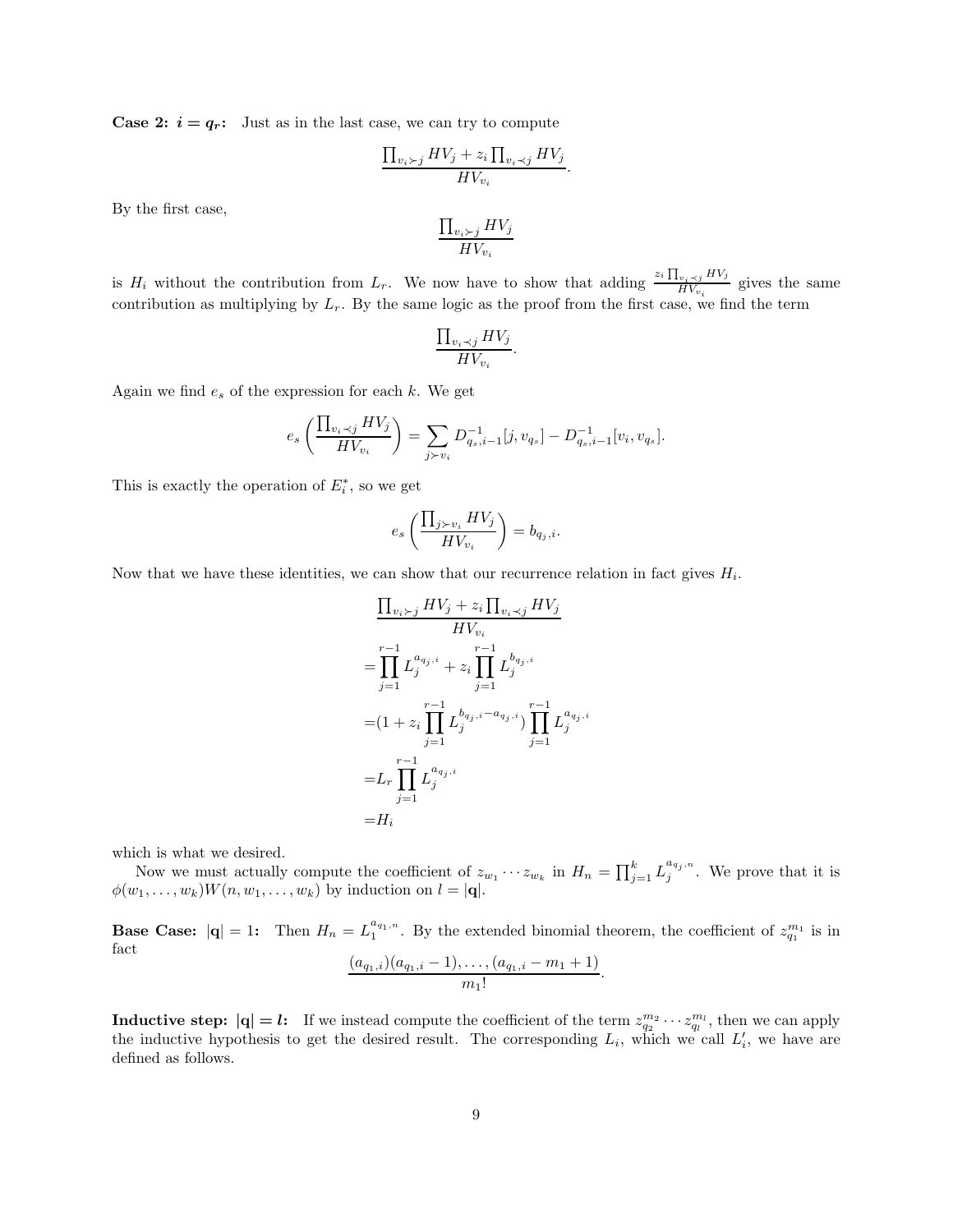$$
L'_{2} = (1 + z_{q_{2}})
$$
  
\n
$$
L'_{3} = (1 + z_{q_{3}}(1 + z_{q_{2}})^{-a_{q_{1},q_{2}}+b_{q_{1},q_{2}}})
$$
  
\n
$$
\vdots
$$
  
\n
$$
L'_{l} = (1 + z_{q_{l}}(L'^{-a_{q_{l-1},q_{l}}+b_{q_{l-1},q_{l}}}\cdots L'^{-a_{q_{1},q_{l}}+b_{q_{1},q_{l}}}_{1})
$$

This gives  $H'_n = \prod_{j=1}^l L_j'^{a_{q_j,n}}$ . By inspecting the way the  $L_i$ 's are formed, we see that we can form  $H_n$  by replacing every instance of  $z_{q_i}$  with  $z_{q_i}(1+z_{q_1})^{-a_{q_1,q_i}+b_{q_1,q_i}}$ , and multiplying the entire expression by  $(1 + z_{q_1})^{a_{q_1,n}}$ . If we expand only  $q_2,\ldots,q_l$ , leaving the  $(1 + z_{q_1})$  expressions, which corresponds to just expanding  $H'_n$ , the term

 $\overline{ }$ 

$$
z_{q_2}^{m_2} \cdots z_{q_l}^{m_l}
$$

corresponds to the term

 $(1+z_{q_1})^{a_{q_1,n}+\sum_{i=2}^l -m_i a_{q_1,q_i}+m_i b_{q_1,q_i}} z_{q_2}^{m_2} \cdots z_{q_l}^{m_l}.$ 

Any other terms cannot have a monomial that has the correct number of factors of all of  $z_{q_2}, \ldots, z_{q_l}$ . Thus, we only need to find the coefficient of  $z_{w_1} \cdots z_{w_k}$  in this monomial. The corresponding term in  $H'_n$  already has coefficient  $\phi(w_{m_1+1}, w_k)W(n, w_{m_1+1}, \ldots, w_k)$ , so the monomial itself is that times

$$
(1+z_{q_1})^{a_{q_1,n}+\sum_{i=2}^l-m_i a_{q_1,q_i}+m_i b_{q_1,q_i}} z_{q_2}^{m_2} \cdots z_{q_l}^{m_l}.
$$

To find the total coefficient, we multiply this by the coefficient of  $z_{q_1}^{m_1}$  in the expansion of

$$
(1 + z_{q_1})^{a_{q_1,n} + \sum_{i=2}^{l} -m_i a_{q_1,q_i} + m_i b_{q_1,q_i}}
$$

which by extended binomial theorem is

$$
\frac{a_{q_1,n} + \sum_{i=2}^l -a_{q_1,q_i} + b_{q_1,q_i} \cdots a_{q_1,n} + \sum_{i=2}^l -m_i a_{q_1,q_i} + m_i b_{q_1,q_i} - m_1 + 1}{m_1!}.
$$

Since  $a_{i,i}$  is 1 and  $b_{i,i}$  is 0, this can be rewritten as

$$
\frac{\prod_{j=1}^{m_1} \left( a_{w_1,n} + \sum_{i=m_1+1}^k -a_{w_j,w_i} + b_{w_j,w_i} \right)}{m_1!}.
$$

This, in turn, is exactly  $\phi(w_1, \ldots, w_k)W(n, w_1, \ldots, w_k)$ , thus proving our inductive step.

# 3.2 Formula Discussion

In this section, we discuss the formula, its terms, and implications.

The formula has the unfortunate property that it is summing over an infinite set of sequences. However, this is easily remedied; it is fairly simple to find an upper bound on the degree of  $F_n$ . For example, take the maximum number of edges in the quiver at any stage  $m$  and raise this value to the nth power. This must be an upper bound, because at each step the maximum degree of a label on the quiver must be less than  $m$ times the previous maximum value. Then, simply sum only over sequences where the expression  $\prod_{i=1}^{k} r_{w_i}$ has degree less than our upper bound. This is clearly finite, since each  $r_{w_i}$  is positive. Consequently, this at least limits us to only checking sequences with length less than the upper bound on the degree. In the next few sections, we apply our formula to get simpler formulas for specific cases where we know what the relevant entries of the C-matrix are. In many of the cases, we do not limit the sequences we are summing

 $\Box$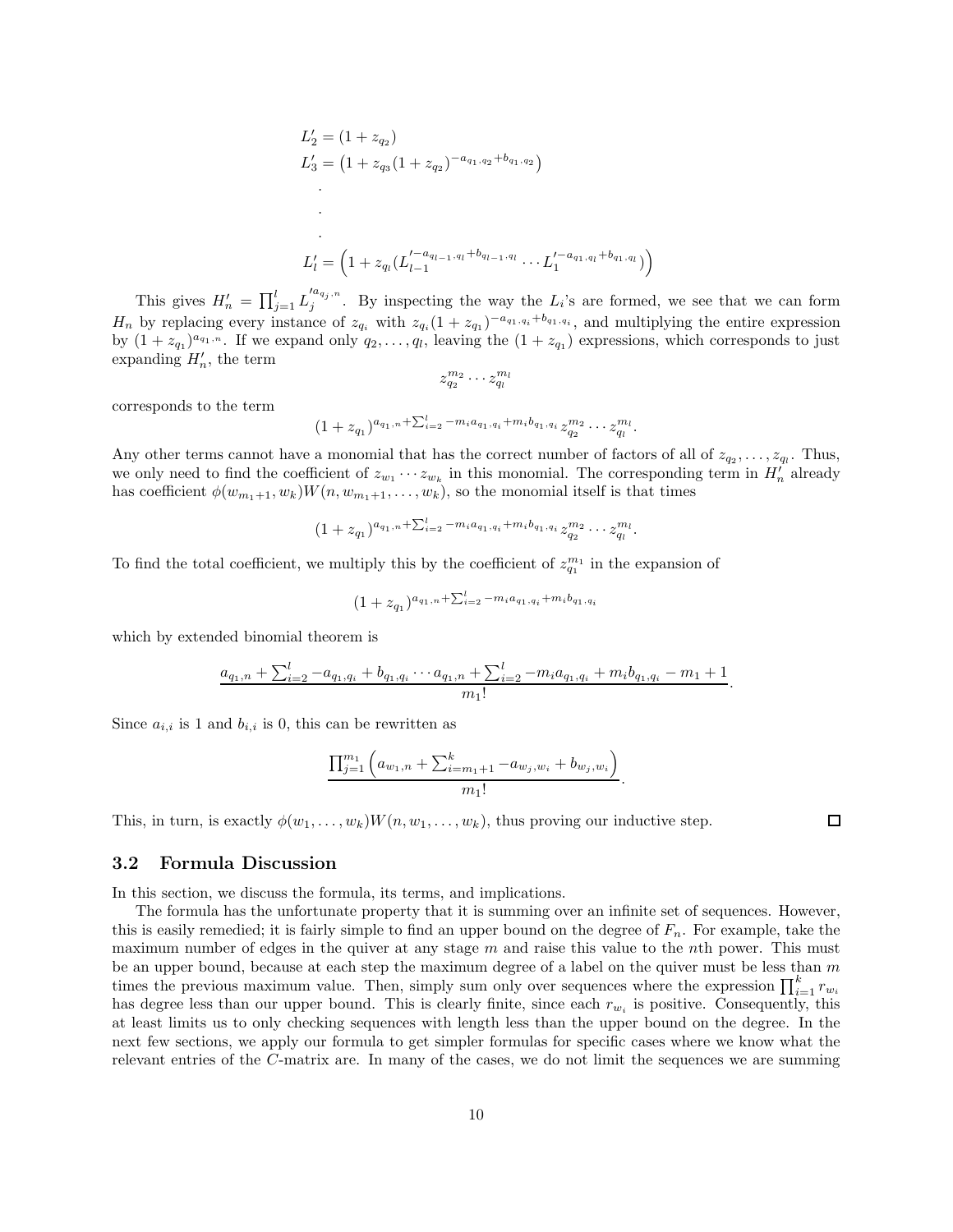over, if there isn't a specifically interesting way to do so. It is therefore valuable to keep in mind that this procedure would work.

Secondly, let us look at the full expanded version of the formula and understand what the terms mean. We have for sequences **w** with  $1 \leq w_1 \leq \ldots \leq w_k \leq n$ ,

$$
F_n = \sum_{\mathbf{w} \in W} \phi(w_1, \dots, w_k) \prod_{i=1}^k \left( D_{w_i, n}^{-1} [v_n, v_{w_i}] + \sum_{j=i+1}^k (-D_{w_i, w_j}^{-1} [v_{w_j}, v_{w_i}] + A_{w_j}^* A_{w_j} D_{w_i, w_j}^{-1} [v_{w_j}, v_{w_i}]) \right)
$$
  

$$
\prod_{i=1}^v y_i^{\sum_{j=1}^k \delta_{0, w_j} C_{0, w_j} [i, v_{w_j}]}.
$$
 (2)

First of all, we should understand which sequences w contribute to a given monomial term. These would be the terms that have the same  $\prod_{i=1}^{k} r_{w_i}$ , or align for each i on

$$
\sum_{j=1}^{k} \delta_{0,w_j} C_{0,w_j} [i, v_{w_j}].
$$

Though this appears complicated to work with, C-matrix entries are often easy to understand, so it becomes simple to categorize which sequences contribute to a given monomial term.

Now, let us understand what the D-matrix entries mean in the skew-symmetric case, where they are the same as the C-matrix entries. Recall that  $C_n[i, j]$  is the number of arrows pointing into vertex j from vertex  $i'$  after n mutation steps on the mutation sequence used to obtain  $C_n$ . Similarly,  $C_{m,n}[i,j]$  is the number of arrows pointing into vertex j from vertex i' after  $n - m$  mutation steps where the initial base quiver is actually the original quiver after  $m$  mutation steps. There is a caveat though: the color sequence must be the same as it was on the original quiver. If not, we can force it to be the same, loosely by turning a red mutation into a negative analog of a green mutation and vice versa.  $C_{m,n}[i,j]$  also makes sense for  $n < m$ (simply do the mutations from step n to  $m$  in reverse), so this lets us understand what the entries of inverse matrices mean, since  $C_{m,n}[i,j] = C_{n,m}^{-1}[i,j]$ .

Another thing to understand is the following. The formula does not do a good job of highlighting which sequences of  $r_i$ 's are going to contribute negatively and positively to the coefficient of a given monomial. There might be a way to group the sequences, so each group of sequences will be a nonnegative contributor. It would be very cool if we could recover positivity using this formula. It could also help simplify the formula, by reducing the set of sequences we have to sum over, if we know certain groups give 0.

Now we state the analog of the F-polynomial formula for deformed F-polynomials.

**Corollary 3.2.** Given a framed quiver Q and a mutation sequence  $v_1, \ldots, v_n$ , we have that  $S_n$  can be calculated as follows. Let W be the set of (possibly empty) sequences w with  $0 \leq w_1 \leq \ldots \leq w_k \leq n-1$ .

$$
S_n = \sum_{\mathbf{w} \in W} \phi(\mathbf{w}) W(n, n - w_k, \dots, n - w_1) \prod_{i=1}^k C_n^{-1}(r_{w_i})
$$
(3)

Consequently, for a given monomial p, over all sequences  $0 \leq w_1 \leq \ldots \leq w_k \leq n-1$  so that

$$
p = \prod_{i=1}^v y_i^{\sum_{j=1}^k \delta_{n-w_j,n} C_{n-w_j,n}^{-1} [i, v_{n-w_j}]}
$$

the value of the coefficient is the sum over all the sequences of

$$
\phi(\mathbf{w})W(n,n-w_k,\ldots,n-w_1).
$$

*Proof.* This is Theorem 3.1, with the  $y_i$  exponents transformed according to the stabilization rule.  $\Box$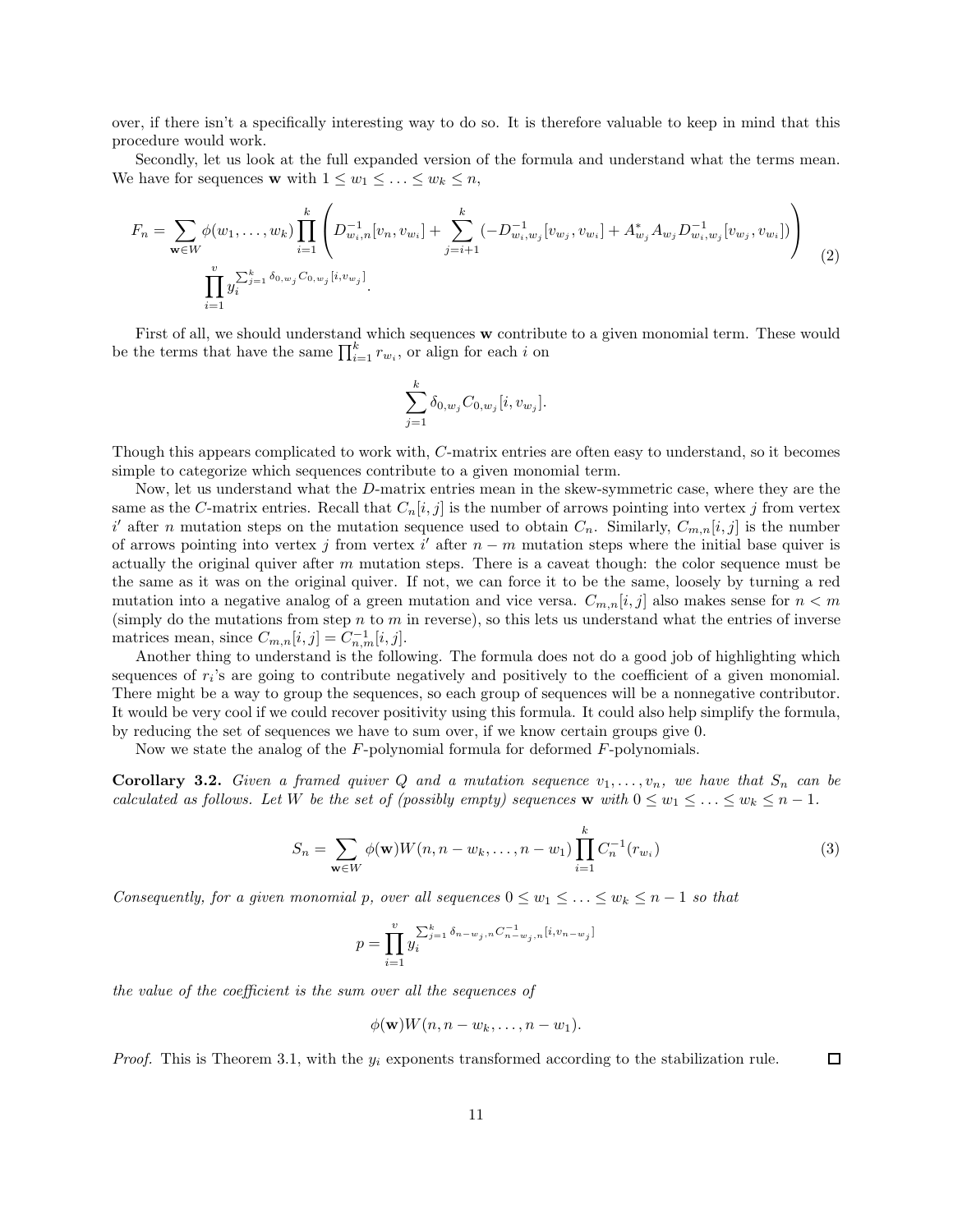This is interesting when we consider the full form of the formula in the skew symmetric case, namely

$$
S_n = \sum_{0 \le w_1...w_k \le n-1} \phi(w_1,...,w_k) \prod_{i=1}^k \left( (a_{n-w_i,n}) + \sum_{j=1}^{i-1} (-C_{n-w_j,n-w_i}^{-1} [v_{n-w_i}, v_{n-w_j}] + A_{n-w_i}^* A_{n-w_i} C_{n-w_j,n-w_i}^{-1} [v_{n-w_i}, v_{n-w_j}] \right) \prod_{i=1}^v y_i^{\sum_{j=1}^k \delta_{n-w_j,n} C_{n-w_j,n}^{-1} [i, v_{n-w_j}]}.
$$

The terms  $C_{n-w_j,n}^{-1}[i,v_{n-w_j}]$  appear both in the exponents of the y<sub>i</sub> terms and as a part of the coefficient calculation. This alludes to why  $C_n^{-1}$  is a natural operation, and also why it might cause convergence.

Finally, if we look at the proof of the theorem, recall that we had a definition of  $L_i$  and

$$
H_n:=\prod_{j=1}^r L_j^{a_{q_j,n}}
$$

where  $q_1...q_l$  represent the sequence of  $z_i$  (the  $r_i$ ) that are not replaced by 0. This gives a polynomial that aligns with the F-polynomial on all terms where only the  $r_{q_i}$  are considered. In the case where  $q_1 = 1 \ldots q_n = n$  is our sequence, when there are n mutation steps, this process gives the F-polynomial exactly. More specifically, we obtain

$$
L_1 = (1 + z_1)
$$
  
\n
$$
L_2 = (1 + z_2(1 + z_1)^{-a_{1,2} + b_{1,2}})
$$
  
\n
$$
\vdots
$$
  
\n
$$
L_n = \left(1 + z_n(L_{n-1}^{-a_{n-1,n} + b_{n-1,n}} \cdots L_1^{-a_{1,n} + b_{1,n}})\right)
$$

and

$$
F_n = \prod_{j=1}^n L_j^{a_{j,n}}
$$

The author was informed by Dr. Bernhard Keller that for the skew-symmetric case, this is analogous to a formula found by Nagao in [16].

Finally, we demonstrate an example of our main formula in theorem 3.1.

**Example 3.3.** Let  $K_2$  be the quiver with vertices 1 and 2, and two arrows from vertex 1 to vertex 2. Consider the mutation sequence 1, 2, 1. We aspire to find  $F_3$  given this sequence. Our formula states

$$
F_3 = \sum_{\mathbf{w}\in W} \phi(\mathbf{w})W(3, w_1, \dots, w_k) \prod_{i=1}^k r_{w_i}
$$

where  $W$  consists of nondecreasing sequences of 1,2,3's. As alluded earlier, we can simplify this set by only considering sequences such that  $\prod_{i=1}^{k} r_{w_i}$  has degree at most the degree of  $F_3$  which is 3 in  $y_1$  and 2 in  $y_2$ . Noting that  $r_1 = y_1, r_2 = y_1^2y_2, r_3 = y_1^3y_2^2$ , the sequences in W are [1], [1, 1], [1, 1, 1], [1, 2], [2], [3]. Thus, we obtain (shortening the input to W fixing  $n = 3$ ),

$$
F_3 = \phi(1)W(1)r_1 + \phi(1,1)W(1,1)r_1^2 + \phi(1,1,1)W(1,1,1)r_1^3 + \phi(1,2)W(1,2)r_1r_2 + \phi(2)W(2)r_2 + \phi(3)W(3)r_3.
$$

To compute the W values, we need to know the relevant  $a_{i,j}$  and  $b_{i,j}$  values. We know  $a_{i,i}$  and  $b_{i,i}$  to be 1 and 0 respectively, so we compute the others. These are computed in terms of C-matrix entires. Importantly,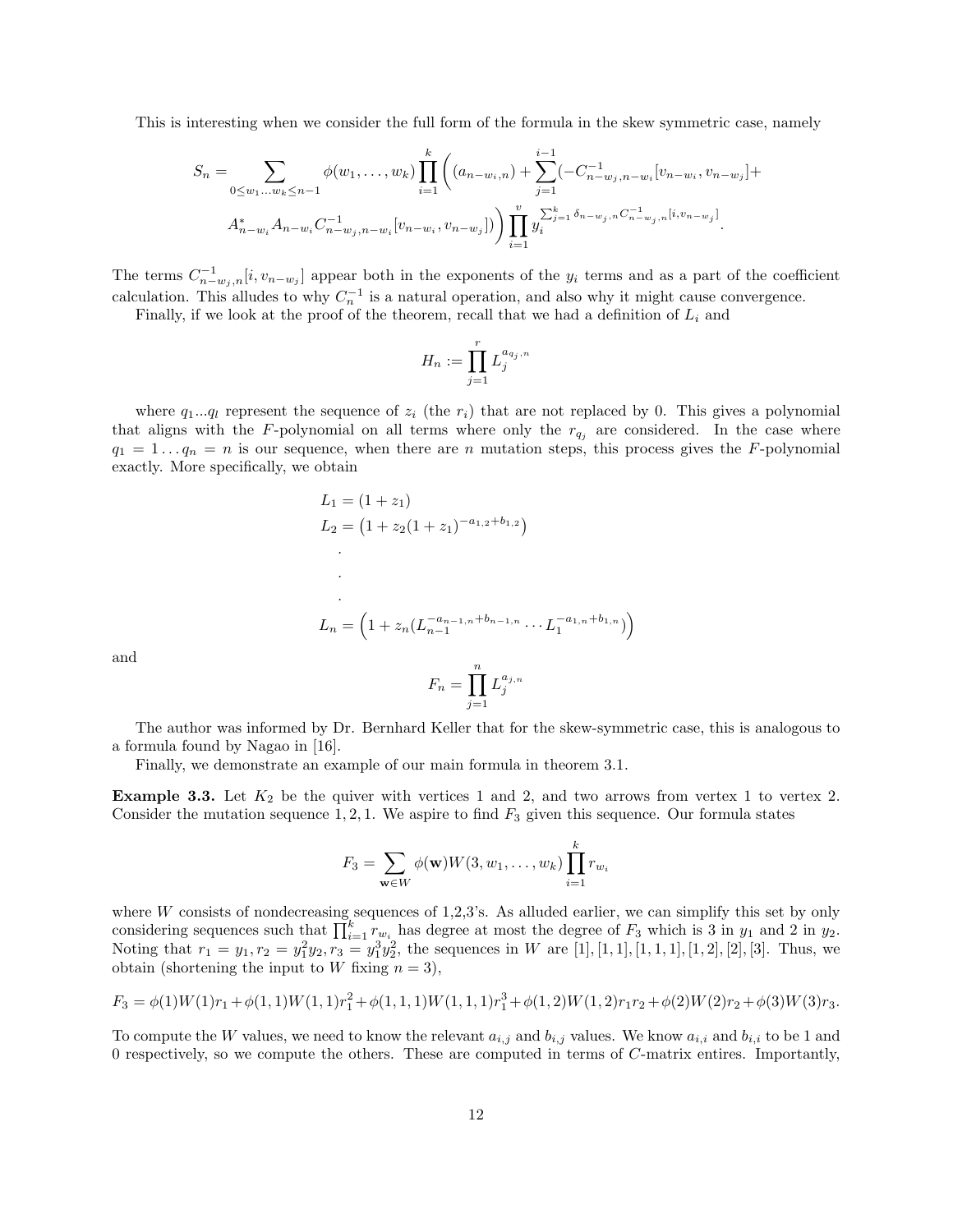we have

$$
A_i^g = \begin{pmatrix} -1 & 2 \\ 0 & 1 \end{pmatrix}
$$
 for  $i$  odd  

$$
A_i^g = \begin{pmatrix} 1 & 0 \\ 2 & -1 \end{pmatrix}
$$
 for  $i$  even  

$$
A_i^r = \begin{pmatrix} -1 & 0 \\ 2 & 1 \end{pmatrix}
$$
 for  $i$  odd  

$$
A_i^r = \begin{pmatrix} 1 & 2 \\ 0 & -1 \end{pmatrix}
$$
 for  $i$  even.

Recall  $a_{i,j} = C_{i,j}^{-1}[v_j, v_i]$ . This yields  $a_{1,2} = 2, a_{1,3} = 3, a_{2,3} = 2$ . Also recall  $b_{i,j} = A_j^* A_j C_{i,j}^{-1}[v_j, v_i]$ , which yields  $b_{1,2} = 0, b_{1,3} = 1, b_{2,3} = 0$ . Recall that

$$
W(n, w_1, \ldots, w_k) = \prod_{i=1}^k \left( (a_{w_i,n}) + \sum_{j=i+1}^k (-a_{w_i,w_j} + b_{w_i,w_j}) \right).
$$

Plugging in, we get  $W(1) = 3$ ,  $W(1, 1) = 6$ ,  $W(1, 1, 1) = 6$ ,  $W(1, 2) = 2$ ,  $W(2) = 2$ , and  $W(3) = 1$ . Noting  $\phi$  values, this yields

$$
F_3 = 3y_1 + \frac{1}{2}6y_1^2 + \frac{1}{6} \cdot 6y_1^3 + 2y_1^3y_2 + 2y_1^2y_2 + y_1^3y_2^2.
$$

This simplifies to the correct expression of

$$
F_3 = 3y_1 + 3y_1^2 + y_1^3 + 2y_1^3y_2 + 2y_1^2y_2 + y_1^3y_2^2.
$$

## 4 Exact F-Polynomials

#### 4.1 Symmetric Quivers

We aspire to compute  $F_n$  for graphs with useful symmetry properties. We then use this to directly do the next two cases.

**Definition 4.1.** Let a Symmetric Quiver Q be one with the following properties. Take a quiver Q with base quiver B and the periodic mutation sequence  $1, \ldots, v, 1, \ldots$ , with the following properties.

- The base quiver B is reversible; that is reversing all the arrows and relabeling vertex i with  $v + 1 i$ returns the same quiver.
- The sequence of mutations is cyclic; that is mutating  $B$  at 1 returns the original quiver upon relabeling vertex i with  $i - 1$ , where 1 is relabeled with v.
- The base quiver has a symmetrical structure; that is swapping every vertex  $2 \leq i \leq v$  with  $v + 2 i$ and fixing vertex 1 returns a quiver with the same arrows pointing in and out of vertex 1.
- The quiver is entirely green.

For the quiver Q define

$$
f(x_v,...,x_1) = -x_1 + \sum_{\text{edge in } B} x_i
$$

and

$$
g(x_v, \ldots, x_1) = -x_1 + \sum_{\text{edge in } B} x_i.
$$

Define the recurrence relation  $s_i = f(s_{i-1}, \ldots, s_{i-v})$  and  $\ldots, s_{-2} = s_{-1} = 0, s_0 = 1$ . Let  $s'_i = g(s_{i-1}, \ldots, s_{i-v})$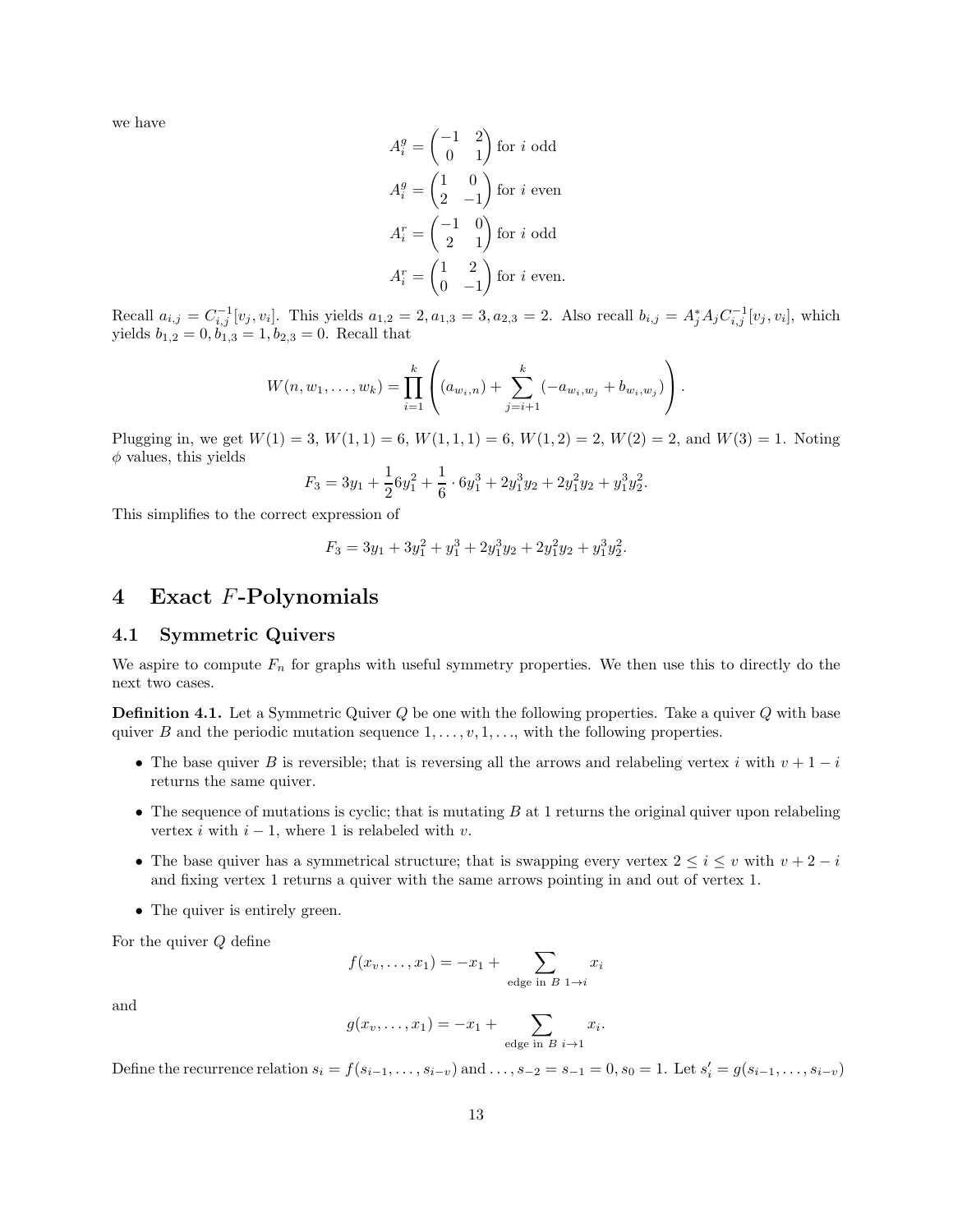**Lemma 4.2.** Take a symmetric quiver Q and mutation sequence  $1, \ldots, v, 1, \ldots$  with the definitions above. Then,

$$
r_k = \prod_{i=1}^{v} y_i^{s_{k+1-i}}.
$$

Proof. We prove the statement by induction.

**Base Case: step**  $k = 1$ **:** We have  $r_i = y_1$  and  $\prod_{i=1}^{v} y_i^{s_{1-i}} = y_1$ .

**Inductive Step: step**  $k \neq 1$ **:** We are mutating at mutation step k. We need to find the contributors to the frozen vertices pointing into k. Consider the previous cycle of mutation steps, and possible arrows pointing into or out of vertex k when the vertex was mutated (thus contributing to vertex  $k$ ) Due to symmetry and cyclicity, the things that were pointing in must be precisely what is pointing out of vertex  $k$  now, and vice versa. This easily gives the relation  $e_i = f(e_{i-1}, \ldots, e_{i-v})$  where  $e_i$  is the exponent vector of a given  $r_i$ . It is worth verifying that this logic also holds when  $k < v$  (vertices that have not yet been mutated will have contribution  $(0)$ . In turn, the relation proves the desired result for k by induction, and so we have proven the  $\Box$ lemma.

**Theorem 4.3.** Take a symmetric quiver Q and mutation sequence  $1, \ldots, v, 1, \ldots$  Let W be the set of sequences **w** with  $1 \leq w_1 \leq \ldots \leq w_k \leq n$ . Then

$$
F_n = \sum_{\mathbf{w} \in W} \phi(\mathbf{w}) \prod_{i=1}^k \left( s_{n-w_i} + \sum_{j=i}^k -s_{w_j-w_i} + s'_{w_j-w_i} \right) \prod_{i=1}^v y_i^{\sum_{j=1}^k s_{w_j+1-i}}.
$$

Proof. We have

$$
F_n = \sum_{1 \leq w_1, \dots, w_k \leq n} \phi(\mathbf{w}) \prod_{i=1}^k \left( (a_{w_i,n}) + \sum_{j=i+1}^k (-a_{w_i,w_j} + b_{w_i,w_j}) \right) \prod_{i=1}^k r_{w_i}.
$$

Since the quiver is reversible, note that  $C_k^{-1} = C_k$  after swapping indices 0 and  $v - 1$ , 1 and  $v - 2$  etc. Furthermore,  $C_{i,k} = C_{k-i}$  after cyclic shifting the indices. With a little work, one can therefore see that  $a_{i,k} = s_{k-i}$  and similarly  $b_{i,k} = s'_{k-i}$ . Further, one can see that  $a_{0,i} = s_i$  and  $b_{0,i} = s'_{i}$  because of the lemma. Therefore,

$$
F_n = \sum_{1 \le w_1, \dots, w_k \le n} \phi(\mathbf{w}) \prod_{i=1}^k \left( (s_{n-w_i}) + \sum_{j=i+1}^k (-s_{w_j - w_i} + s'_{w_j - w_i}) \right) \prod_{i=1}^k r_{w_i}
$$

By lemma 4.2, we get

$$
F_n = \sum_{1 \le w_1 \dots w_k \le n} \phi(\mathbf{w}) \prod_{i=1}^k \left( (s_{n-w_i}) + \sum_{j=i+1}^k (-s_{w_j - w_i} + s'_{w_j - w_i}) \right) \prod_{i=1}^v y_i^{\sum_{j=1}^k s_{w_j + 1 - i}}
$$

which is the desired expression.

#### 4.2  $K_r$

**Definition 4.4.** The framed quiver  $K_r$  is the quiver with base quiver having two vertices, 0 and 1, and r arrows from 0 to 1.  $K_3$  is illustrated below.

 $\Box$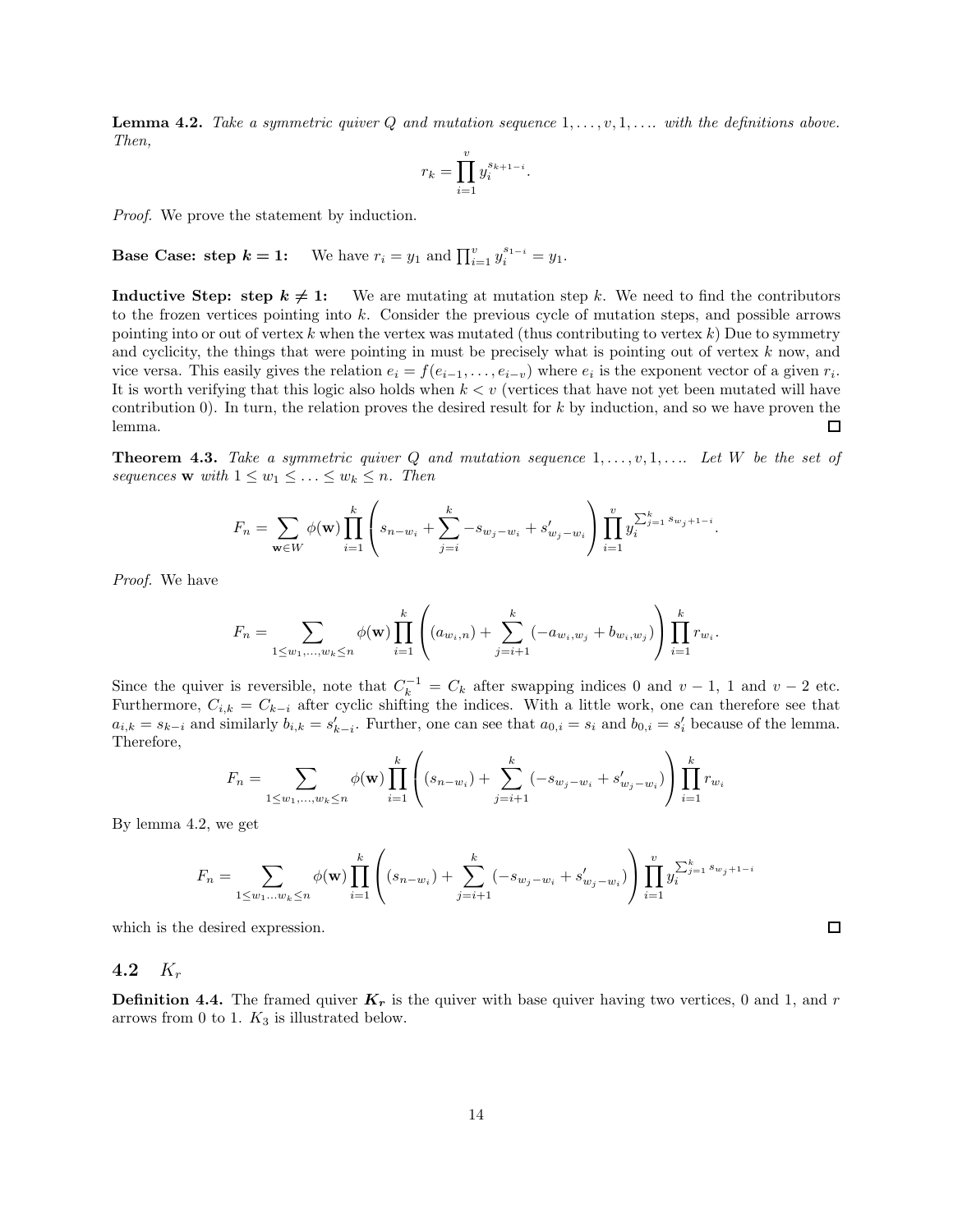

**Definition 4.5.** Define the sequence **s** as  $\dots$ ,  $s_{-2} = s_{-1} = 0$ ,  $s_0 = 1$  and  $s_{k+2} = rs_{k+1} - s_k$  for  $k \ge -1$ .

The main focus of the papers [11] and [12] are to find explicit formulas for the F-Polynomials of the quivers  $K_r$ . The former derives an algebraic expression that appears to be more complicated than ours. The latter interprets the coefficients as the count of a combinatorial object, and thus is incomparable to our work. It is interesting that an explicit formula follows as a simple corollary of our general formula.

**Theorem 4.6.** We can compute  $F_n$  for  $K_r$  as follows. Let W be the set of (possibly empty) sequences w with  $1 \leq w_1 \leq \ldots \leq w_k \leq n$ .

$$
F_n = \sum_{\mathbf{w} \in W} \phi(\mathbf{w}) \prod_{i=1}^k \left( s_{n-w_i} - \sum_{j=i+1}^k s_{w_j - w_i} + s_{w_j - w_i - 2} \right) y_1^{\sum_{i=1}^k s_{w_i - 1}} y_2^{\sum_{i=1}^k s_{w_i - 2}}
$$

*Proof.* Notice that  $K_r$  is a symmetric quiver when  $r \geq 2$ . Recall Theorem 4.3 which states that

$$
F_n = \sum_{\mathbf{w} \in W} \phi(\mathbf{w}) \left( \prod_{i=1}^k s_{n-w_i} + \sum_{j=i}^k -s_{w_j-w_i} + s'_{w_j-w_i} \right) \prod_{i=1}^v y_i^{\sum_{j=1}^k s_{w_j+1-i}}.
$$

Here, **s** is defined exactly as in 4.5, and  $s_i' = -s_{i-2}$ . Plugging in therefore gives

$$
F_n = \sum_{1 \leq w_1 \dots w_k \leq n} \phi(\mathbf{w}) \prod_{i=1}^k \left( (s_{n-w_i}) - \sum_{j=i+1}^k (s_{w_j - w_i} + s_{w_j - w_i - 2}) \right) y_1^{\sum_{j=1}^k s_{w_j - 1}} y_2^{\sum_{j=1}^k s_{w_j - 2}}
$$

 $\Box$ 

This is exactly our desired expression.

Note that the degree in  $y_1$  of  $F_n$  is  $s_{n-1}$ , so we only have to sum over sequences with

$$
\sum_{i=1}^{k} s_{w_i - 1} \le s_{n-1}.
$$

Another thing to note is that this language greatly simplifies Example 3.3.

#### 4.3 Gale Robinson Quivers

We now aspire to compute  $F_n$  for Gale Robinson Quivers specifically.

**Definition 4.7.** Define the Gale Robinson Quiver  $G_{v,r,t}$  as follows.

- There are v vertices labeled  $1, \ldots, v$ .
- For all  $1 \le i \le v-r$ , draw an arrow  $i \to i+r$ , and for all  $1 \le j \le r$ , draw an arrow  $j \to v-r+j$ .
- For all  $1 \leq i \leq v-t$ , draw an arrow  $t + i \rightarrow i$ , and for all  $1 \leq j \leq t$ , draw an arrow  $v s + j \rightarrow j$ .
- For all  $1 \leq i \leq v-r-t$ , draw an arrow from  $r+i \to t+i$  and for all  $1 \leq j \leq t-r$ , draw an arrow  $r + j \rightarrow v - t + j.$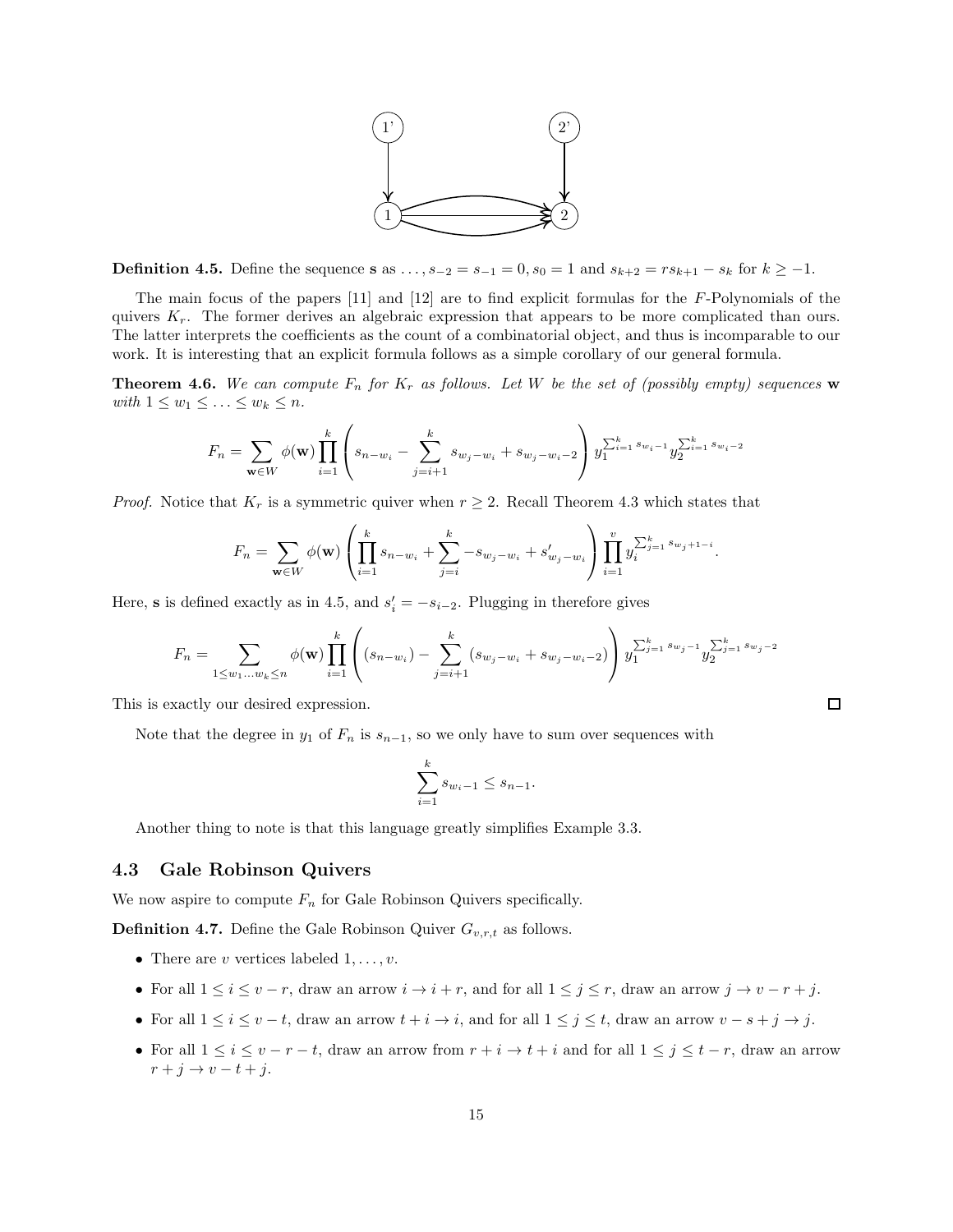• Delete any 2-cycles created in the above process.

We illustrate  $G_{7,2,3}$  below.



**Lemma 4.8.**  $G_{v,r,t}$  has the following properties.

- The base quiver  $B$  is reversible.
- The sequence of mutations is cyclic.
- The quiver is entirely green.
- Only  $1 + r$  and  $v + 1 r$  point out of vertex 1 and  $1 + t$  and  $v + 1 t$  point into 0 (this implies it is symmetric).

Proof. The first statement is easy to check, since the arrows are explicitly stated. The second and third are well-known [8]. The fourth, again, is easy to check since the arrows are explicitly stated.  $\Box$ 

**Theorem 4.9.** Take the quiver  $G_{v,r,t}$ . Define a sequence s with  $s_i$  as the number of partitions of i into parts  $r, v - r$  (0 for negative values of i, 1 for 0). Let W be the set of sequences with  $1 \leq w_1 \leq \ldots \leq w_k \leq n$ . Then

$$
F_n = \sum_{\mathbf{w} \in W} \phi(\mathbf{w}) \left( \prod_{i=1}^k s_{n-w_i} + \sum_{j=i}^k -s_{w_j-w_i} - s_{w_j-w_i-v} + s_{w_j-w_i-t} + s_{w_j-w_i-v+t} \right) \prod_{i=1}^v y_i^{\sum_{j=1}^k s_{w_j-i}}
$$

Proof. A Gale Robinson Quiver is in fact a symmetric quiver. Therefore, we can just plug into the formula in the previous section. Define  $s_i$  as in the previous section. It is not difficult to see that  $s_i$  is the number of partitions of *i* into parts  $r, v - r$  (0 for negative values of *i*, 1 for 0). We also have  $s_i' = s_{i-t} + s_{i-v+t} - s_{i-v}$ . Thus, literally plugging in to Theorem 4.3 gives the desired equation of

$$
F_n = \sum_{\mathbf{w} \in W} \phi(\mathbf{w}) \left( \prod_{i=1}^k s_{n-w_i} + \sum_{j=i}^k -s_{w_j-w_i} - s_{w_j-w_i-v} + s_{w_j-w_i-t} + s_{w_j-w_i-n+t} \right) \prod_{i=1}^v y_i^{\sum_{j=1}^k s_{w_j-i}}
$$

 $\Box$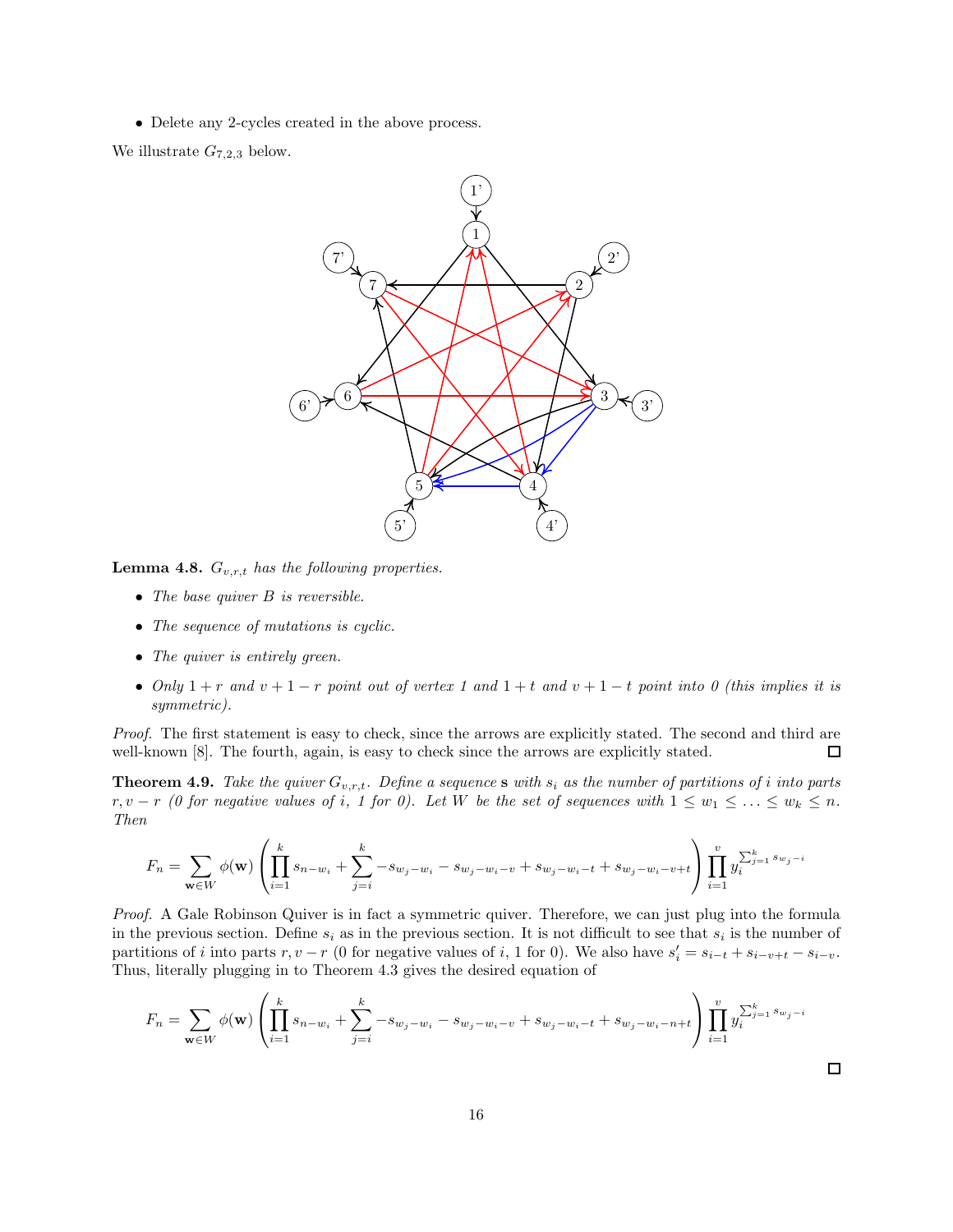Gale Robinson quivers have been specifically studied in depth already. A paper by Jeong, Musiker and Zhang [8] has a combinatorial interpretation for the coefficients in terms of brane tilings. As graphs admissible on surfaces, they also have combinatorial interpretations in terms of snake graphs and paths on marked surfaces. Furthermore a paper by Glick and Weyman [6] has an explicit formula for the coefficients formed by summing a function over order ideals of a poset. An advantage of our formula over the ones listed is that it is more explicit; it does not abstractly summing over a combinatorial object we do not know how to count, which is a pitfall of all the above formulas. Ours only involves understanding the partition function, which is simple when there are only two possible parts the number can be divided into.

# 5 Positivity of Exponents for Deformed F-Polynomials

In this section, we begin our study of deformed  $F$ -polynomials, aspiring to prove that the deformed  $F$ polynomial is, in fact, a polynomial.

**Lemma 5.1.** Take a quiver Q and a sequence of mutations  $v_1, \ldots, v_n$ . Every monomial in any  $F_n$  is expressible as the product of not necessarily distinct  $r_i$  with  $i \leq n$ .

*Proof.* Assume there is a framed quiver Q and sequence of mutations  $v_1, v_2, \ldots$  such that some  $F_n$  has a monomial not expressible as the product of the  $r_i$ 's. Take the smallest n for which this is true, and the let the monomial of smallest degree in  $F_n$  for which this is true be m. Let  $V_{v_n}$  be the old label of vertex  $v_n$ . Let  $S_1$  be the vertices corresponding to the set of base quiver vertices pointing in the same direction as the edges from frozen vertices. Let  $S_2$  be the vertices corresponding to the other edges. Then, we have

$$
F_n V_{v_n} = r_n \prod_{i \in S_1} V_i + \prod_{i \in S_2} V_i
$$

It is easy to see that each  $F_i$  has a positive constant term of 1; namely  $V_{v_n}$  does, so then m is a term on the left hand side. Since there are no negative coefficients, the coefficient of  $m$  on the left hand side must be positive. However, every term on the right hand side is expressible as a product of  $r_i$ 's since every term in every  $F_i$  is, which is what the  $V_i$ 's are, and so is  $r_n$ .  $\Box$ 

Recall our set  $M_n$  for quiver Q and mutations  $v_1, \ldots, v_n$  which is the set of fundamental  $r_i$  ( $r_i$  not expressible as the product of other  $r_i$ ).

**Lemma 5.2.** Every monomial in any  $F_n$  is expressible as the product of not necessarily distinct elements of  $M_n$ . In fact, it's expressible as the product of not necessarily distinct elements of  $M_m$  for any  $m \geq n$ , including M itself.

*Proof.* By the previous lemma, we know every monomial is the product of  $r_i$ 's. Now, if an  $r_i$  is not fundamental, express it as a product of other  $r_i$ 's. Repeating this process must result in a product of fundamental  $r_i$ 's, since degrees are decreasing.  $\Box$ 

**Lemma 5.3.** Given a framed quiver Q and a sequence of mutations  $v_1, \ldots, v_n$ ,  $m \in M_n$ , its coefficient can be computed as follows:

Let g be the number of  $j \leq n$  such that  $m = r_j$  and  $r_j$  is green, and let r be the number of such  $j \leq n$  so that  $r_j$  is red. Let  $cf(m, V_i)$  be the coefficient of m in  $V_i$ . Then

$$
-(g-r)C_n^{-1}(m) = \langle cf(m,V_1), cf(m,V_2), \ldots, cf(m,V_v) \rangle
$$

*Proof.* First, we compute the coefficient of m in  $F_t$  for any t. If m is fundamental, the only possible sequences of  $r_i$ 's producting to m consists of the individual  $r_i$ 's themselves that equal m. For all such  $r_i$ , plugging into our formula for F-polynomials gives that the inner expression  $\phi(\mathbf{w})W(n, w_1, \dots, w_k)$  simplifies to  $-C_{i,t}^{-1}[v_n, v_i]$ . Since

$$
-C_{i,t}^{-1}[v_n, v_i] = \delta_{0,i} C_t^{-1}(m)[v_t],
$$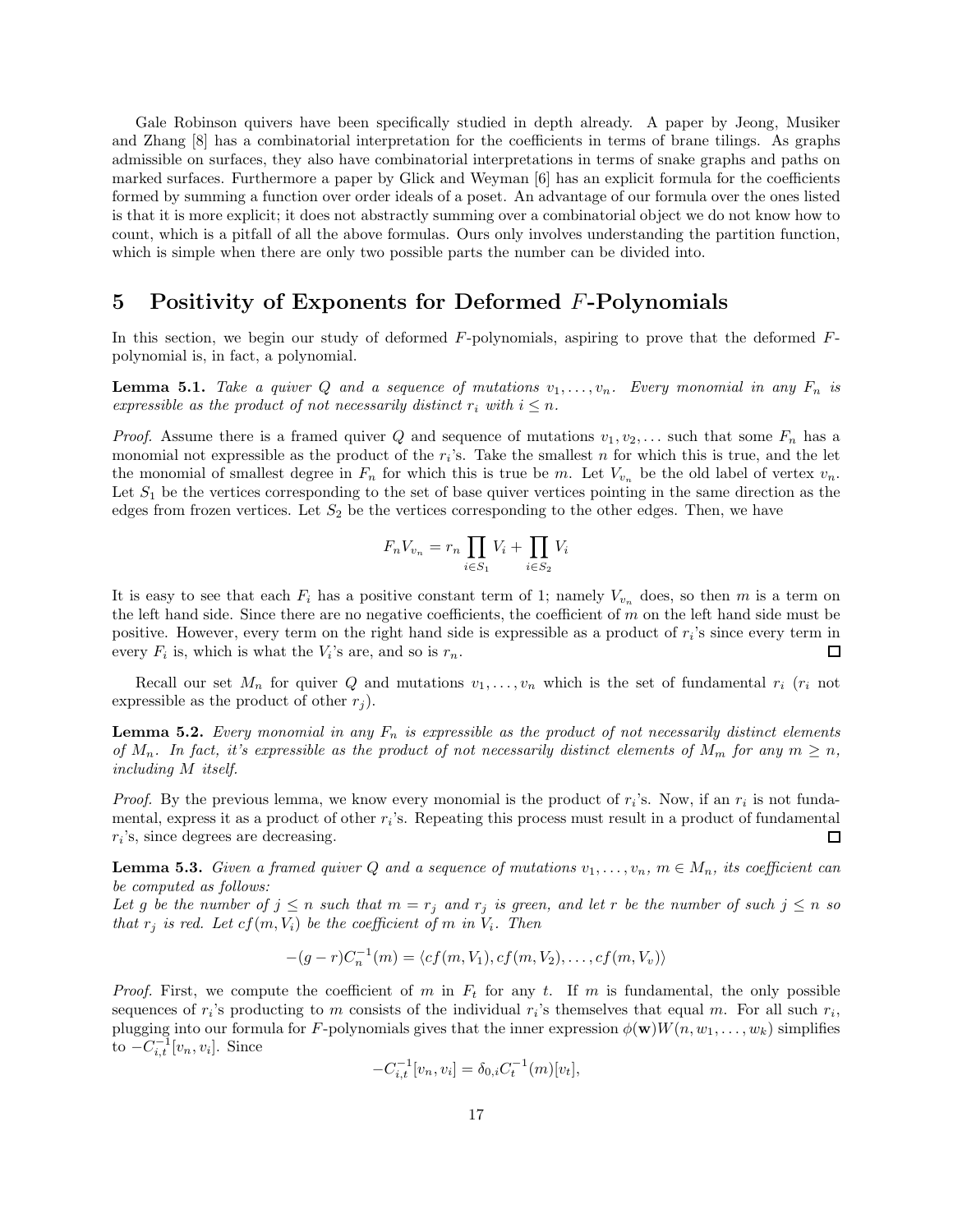summing over all the  $r_i$  equaling m gives  $-(g-r)C_t^{-1}(m)[v_t]$ . Now, we compute  $V_i$ . Take t so that t is the last step less than or equal to n where vertex  $v_t$  is mutated. If no occurrences of m as an  $r_i$  are between  $t + 1$  and n inclusive, then the coefficient of m is in fact  $-(g - r)C_t^{-1}(m)[v_t]$ , where the g and r correspond to number of occurrences of  $m$  preceding  $n$ . Note that

$$
C_n^{-1} = A_n \cdots A_{t+1} C_t^{-1}
$$

where each mutation  $A_i$  for  $t+1 \leq i \leq n$  corresponds to a vertex  $v_i$ . It is easy to see that left multiplication by this matrix only affects the v<sub>i</sub>th row of the matrix. As such, no mutation affects row  $v_t$ , so  $C_t^{-1}(m)[v_t] =$  $C_n^{-1}(m)[v_t].$ 

Now we have the second case, where some occurrence of  $m$  proceeds spot  $t$  in the mutation sequence. Take a such occurrence of this to be at index s. Then, by the way the C matrix is defined,  $C_s^{-1}(m)$  is the identity vector with a 1 at the spot  $v_m \neq v_t$ . Then, recalling that the  $v_t$ th row of the  $C^{-1}$ -matrix does not change between spot  $t$  and  $s$  and  $m$ , we have

$$
C_t^{-1}(m)[v_t] = C_s^{-1}(m)[v_t] = C_n^{-1}(m)[v_t] = 0.
$$

As such, the coefficient of m, which is  $-(g-r)C_t^{-1}(m)[v_t]$  is 0, but this is also equal to  $-(g-r)C_n^{-1}(m)[v_t]$ since this is also 0. Thus, in both cases, the expression simplifies to  $-(g-r)C_n^{-1}(m)[v_t]$ , and we are done.

**Theorem 5.4.** Take a framed quiver Q and a mutation sequence  $v_1, \ldots, v_n$ , with the following property: for any fundamental  $m \in M_n$ , the number of occurrences of  $i \leq n$  such that  $r_i = m$  and  $r_i$  is green is greater than the number where  $r_i$  is red. Then,  $S_n$  is a polynomial; that is none of the monomial terms have negative exponents if the  $r_n$  satisfy this property.

*Proof.* Express any monomial in  $S_n$  as a product of fundamental terms. Choose a sequence of fundamentals  $m_1, \ldots, m_k$  and express as  $\prod m_i$ . Since matrix operations are linear, we have that

$$
-C_n^{-1}\left(\prod m_i\right) = \prod -C_n^{-1}(m_i).
$$

We know that each monomial  $-C_n^{-1}(m_i)$  has all positive exponents because of the following. Due to positivity of coefficients of  $F_n$ , every  $m \in M_n$  is a valid monomial when acted on by  $-C_n^{-1}$ , since the coefficient vector multiplied by  $(g - r)$  is the same as the exponent vector of  $-C_n^{-1}(m_i)$ , and the multiplication by  $(g - r)$ preserves sign.

**Corollary 5.5.** Given a framed quiver Q and a mutation sequence  $v_1, v_2, \ldots$  with every  $r_i$  green,  $S_n$  is a polynomial.

*Proof.* This is clear; for any  $r_i$  the number of green occurrences must be at least the number of red occurrences since there are only green occurrences. Thus, this follows from Theorem 5.4. 口

Almost conversely to Theorem 5.4, we have the following.

**Corollary 5.6.** Take a framed quiver Q and a mutation sequence  $v_1, \ldots, v_n$ , with the following property: there exists a fundamental m so that the number of occurrences of  $i \leq n$  such that  $r_i = m$  and  $r_i$  is red is greater than the number where  $r_i$  is green. Then,  $S_n$  is **not** a polynomial.

*Proof.* Consider the monomial corresponding to  $m: -C_n^{-1}(m)$ . We claim it will have all negative exponents. Its coefficient vector in the original cluster of F-polynomials is  $-(g-r)C_n^{-1}(m)$ . This has to be always positive due to positivity of coefficients. Since  $r > g$ , this gives us that  $-C_n^{-1}(m)$  has all negative entries, as desired.  $\Box$ 

Since we expect that the deformed F-polynomial is always a polynomial, we expect that the implied statement is always true.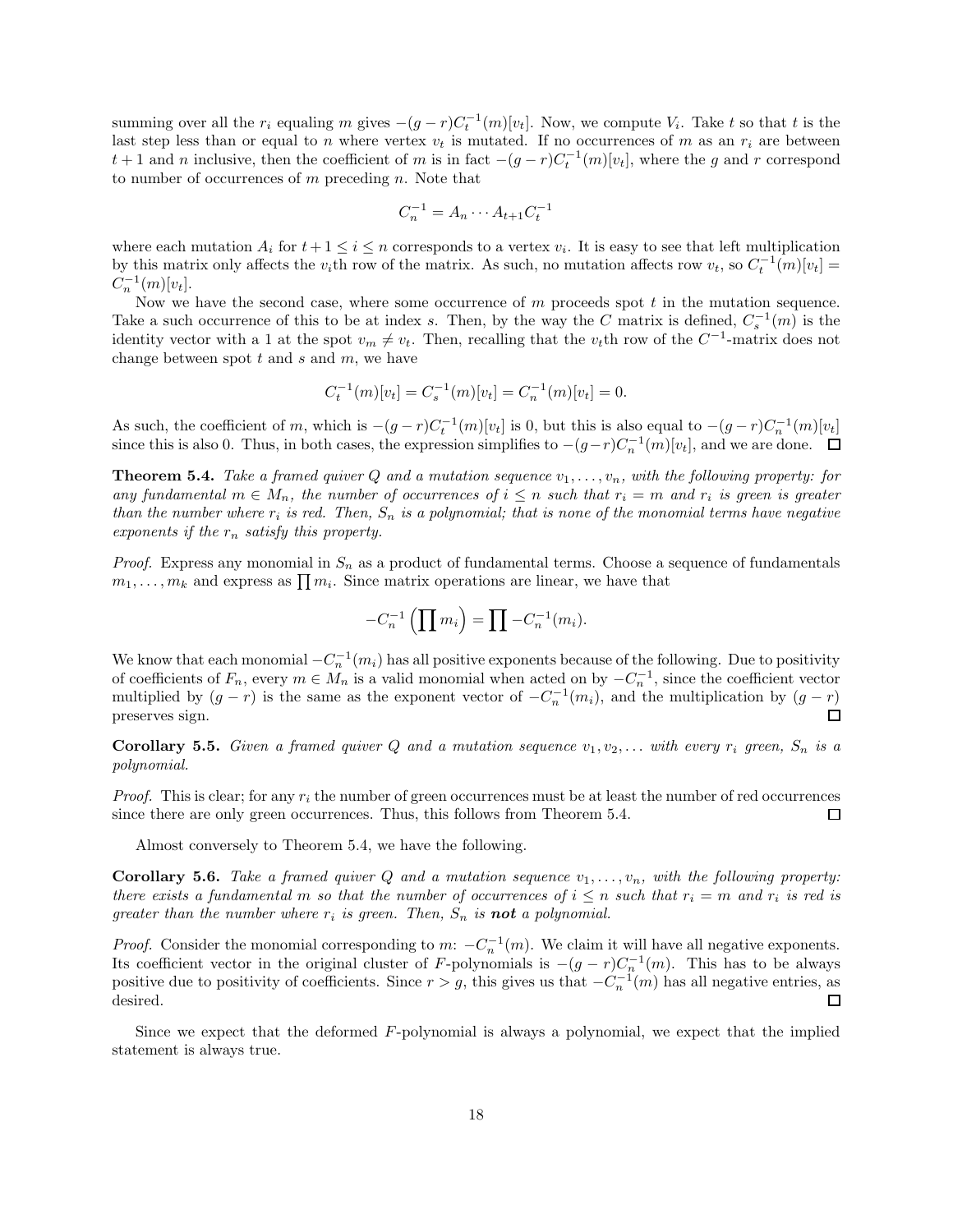**Conjecture 5.7.** Given a framed quiver Q and a mutation sequence  $v_1, v_2, \ldots$ , it is true that for any  $m \in M$ , for any n the number of occurrences of  $i \leq n$  such that  $r_i = m$  and  $r_i$  is green is at least the number where  $r_i$  is red.

The reason we cannot get an if and only if statement with this method directly is that the case where  $g = r$  for a fundamental monomial m is tricky to deal with. Replacing basic with fundamental provides an approach that circumvents this, though we do not know how to carry it through.

**Conjecture 5.8.** Given a framed quiver Q and a sequence of mutations  $v_1, \ldots, v_n$ ,  $p \in P_n$ , the coefficient of p is the following:

 $-C_n^{-1}(p) = \langle cf(p, V_1), cf(p, V_2), \dots, cf(p, V_v) \rangle$ 

**Theorem 5.9.** If Conjecture 5.8 is true, then for any framed quiver Q and mutation sequence  $v_1, \ldots, v_n$ ,  $S_n$  is a polynomial.

Proof. For any basic monomial, the coefficient vector is the same as the exponent vector, by the conjecture. Any monomial can be rewritten as the product of basics. Each of these primes has positive coefficient vector, and therefore positive exponent vector, so the product will have positive exponent vector. □

**Conjecture 5.10.** Take a quiver Q and a sequence of mutations  $v_1, \ldots, v_n$ . Let  $\phi_{n,i}$  be the representation on the base quiver corresponding to the last step of the mutation process up to and including the nth step that occurred at vertex i. Let a monomial p be prime if any subrepresentation of  $\phi_{n,i}$  with dimensions corresponding to the degree vector of p is indecomposable. Then the space of subrepresentations of  $\phi_{n,i}$ with dimensions corresponding to the degree vector of p has Euler-Poincare characteristic of the quiver Grassmannian equal to  $-C_n^{-1}(p)_i$ 

**Theorem 5.11.** If Conjecture 5.10 is true, then for any framed quiver Q and mutation sequence  $v_1, \ldots, v_n$ ,  $S_n$  is a polynomial.

Proof. For any prime monomial, the coefficient vector is the same as the exponent vector, by the conjecture. Any monomial can be rewritten as the product of primes; rewrite it as the direct sum of two representations, and inductively decompose it into primes. Each of these primes has positive coefficient vector, and therefore positive exponent vector, so the product will have positive exponent vector.  $\Box$ 

# 6 Convergence in Periodic Case for Green Quivers

**Lemma 6.1.** Take a framed quiver Q and a green mutation sequence  $v_1, \ldots, v_n$ . For any  $r_i$ , we have that  $-C_n^{-1}(r_i)$  is a monomial with positive exponents.

*Proof.* We show each  $r_i$  is the product of fundamentals. Assume  $r_i$  is not a fundamental. Then, by definition, it is the product of other  $r_i$ 's. Repeating recursively, it is the product of fundamentals. Then, by a similar argument as before,  $-C_n^{-1}(r_i)$  has to have all positive components, since  $-C_n^{-1}$  of all its components in the decomposition into fundamentals is positive.  $\Box$ 

**Lemma 6.2.** Given a green quiver Q and a mutation sequence  $v_1, v_2, \ldots$ , all the  $r_i$ 's are distinct.

*Proof.* Assume monomial m is both  $r_i$  and  $r_j$  for  $j > i$ . Consider the quiver after j mutation steps. First we show  $m$  is fundamental. If not, we will have

$$
-C_j^{-1}(m) = \prod -C_j^{-1}(r_a).
$$

However, the left side is just the 0 vector with a 1 at  $v_j$ , and this has degree 1 so it cannot be the product of other terms. Now we know that the coefficient vector of a fundamental  $r_i$  is simply  $-(g-r)C_j^{-1}(r_i)$  which is 0 everywhere and 2 at  $v_i$ . In order for this to be true, at the previous step, the coefficient vector had to be 0 everywhere and  $-1$  at  $v_i$ . This is because nothing other than  $v_i$  changed; the new  $r_i$  contributes 1, so the old term must contribute 1, and it was negated so must have been  $-1$  before. This contradicts positivity of coefficients.  $□$ coefficients.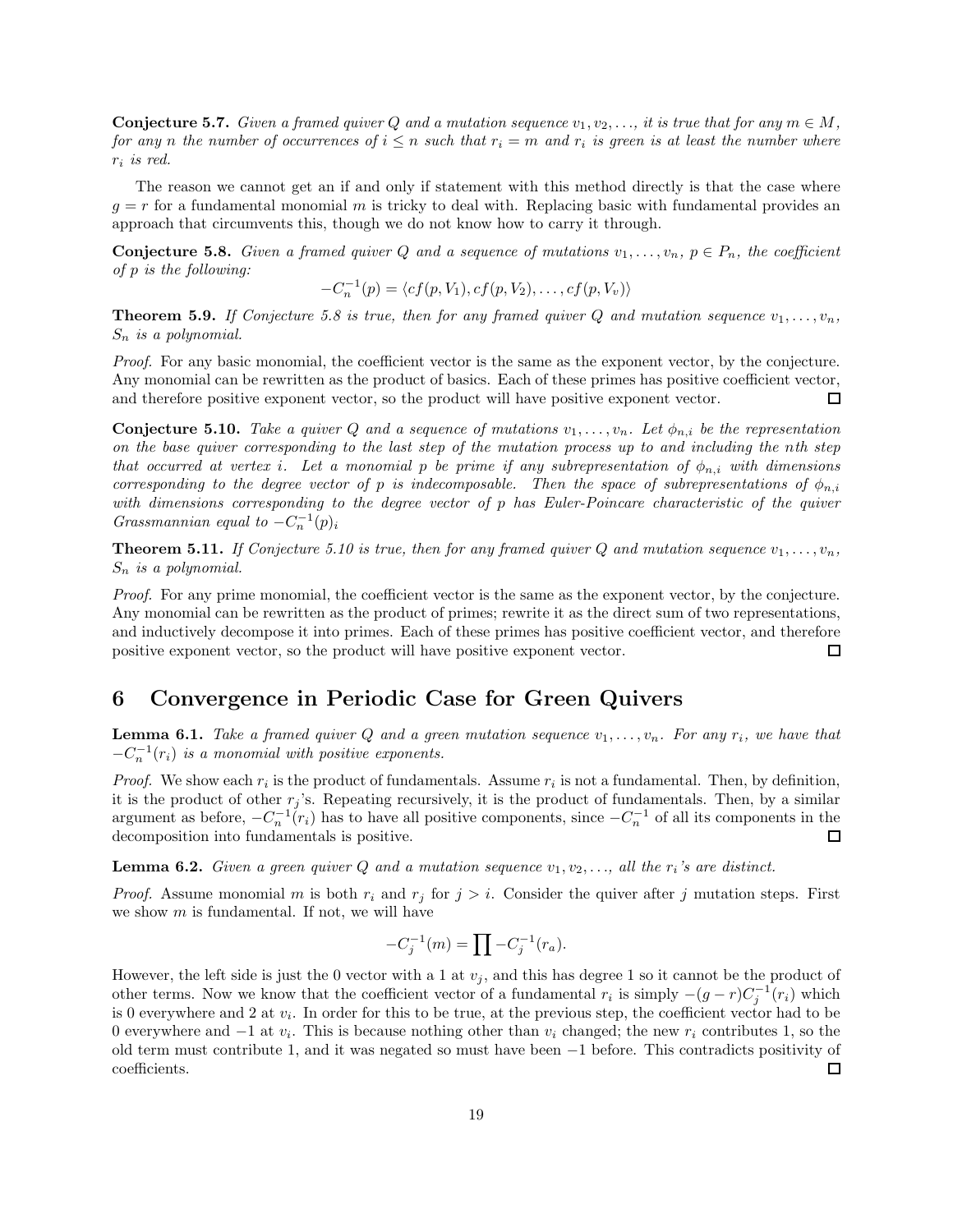**Lemma 6.3.** Take a green quiver Q, and a periodic mutation sequence  $v_1, \ldots, v_p, \ldots, v_n$ . For any monomial m in the stabilized polynomial, there exists a constant c so that for any sequence  $w_1, \ldots, w_k$  with  $(-C_n^{-1}(r_{w_1})) \cdots (-C_n^{-1}(r_{w_k})) = m$ , then  $n - c \le w_1, \ldots, w_k$ , independent of n.

*Proof.* Consider instead the monomials after acted on by  $-C_n^{-1}$ . Let the sequence of mutations be  $1, \ldots, p, 1, \ldots$ ending in a. We have

$$
-C_n^{-1} = A_n \cdots A_1 = A_a \cdots A_1 A_p \cdots A_1 \cdots A_1.
$$

For fixed a, consider each of the monomials  $A_a \cdots A_1 \cdots (e_{v_a})$ , at each possible termination point of the matrix product, and assume two of them are equal. Say the length of the sequences at these two termination points are b and c. Then take k larger than both b and c and equal to a mod p;. Then

$$
-C_{k-b,k}^{-1}\big(e_{v_a}\big)=-C_{k-c,k}^{-1}\big(e_{v_a}\big)
$$

However then

$$
C(-C_{k-b,k}^{-1}(e_{v_a})) = C(-C_{k-c,n}^{-1}(e_{v_a})) \implies C_{k-b}(e_{v_{k-b}}) = C_{k-c}(e_{v_{k-c}})
$$

This means both  $r_{v_{k-b}}$  and  $r_{v_{k-c}}$  are equal. However, we already showed that all the  $r_i$  are distinct in a green quiver. Thus, there is some k for any monomial p so that the only occurrence of p has to be at mutation  $n - k$  after stabilizing the corresponding  $r_i$ , assuming  $n \equiv a \mod p$ . Now, take the max of this value k (call it max(k) for all monomials  $p|m$  over all the congruence classes mod p (hence over all n)). Since only monomials p|m can contribute to m, we get that all contributors must be after  $n - \max(k)$ , as desired.  $\Box$ 

**Theorem 6.4.** Given a green quiver Q, and a periodic mutation sequence  $v_1, \ldots, v_p, \ldots$ , for any  $i, S_i, S_{i+p}, \ldots$ converges as a formal power series.

*Proof.* Consider any monomial m and we show its coefficient converges. Take n larger than the c value for monomial  $m$  from the previous lemma. Thus, we have our equation:

$$
S_n = \sum_{0 \leq w_1 \dots w_k \leq n-1} \phi(w_1, \dots, w_k) W(n, n - w_k, \dots, n - w_1) \prod_{i=1}^v y_i^{\sum_{j=1}^k \delta_{n-w_i, n} C_{n-w_i, n}^{-1} [j, v_{n-w_i}]}.
$$

which can be rewritten as

$$
S_n = \sum_{0 \le w_1...w_k \le c} \phi(w_1,...,w_k) W(n, n - w_k,..., n - w_1) \prod_{i=1}^v y_i^{\sum_{j=1}^k \delta_{n-w_j, n} C_{n-w_j, n}^{-1} [j, v_{n-w_j}]}.
$$

It would be clear these expressions were equal for sets of n where we could show  $C_{n-w,n}^{-1}$  was only dependent on w; i.e. for a fixed w, the same regardless of n. However, this is a property true of all n in a congruence class mod p. Thus, the expression is in fact equal for all  $n > c$ . □

Recall from before that stability was originally conjectured by Eager and Franco in their paper [3], using the  $dP1$  quiver. As a green quiver, our paper proves this case. We also write an explicit formula for the deformed F-polynomial in the proceeding section.

# 7 Exact Formulas for Deformed F-Polynomials

In this section, we present some exact formulas for these limit deformed F-polynomials we have now shown to exist. We restrict to the green quiver case, since that's where we have shown convergence.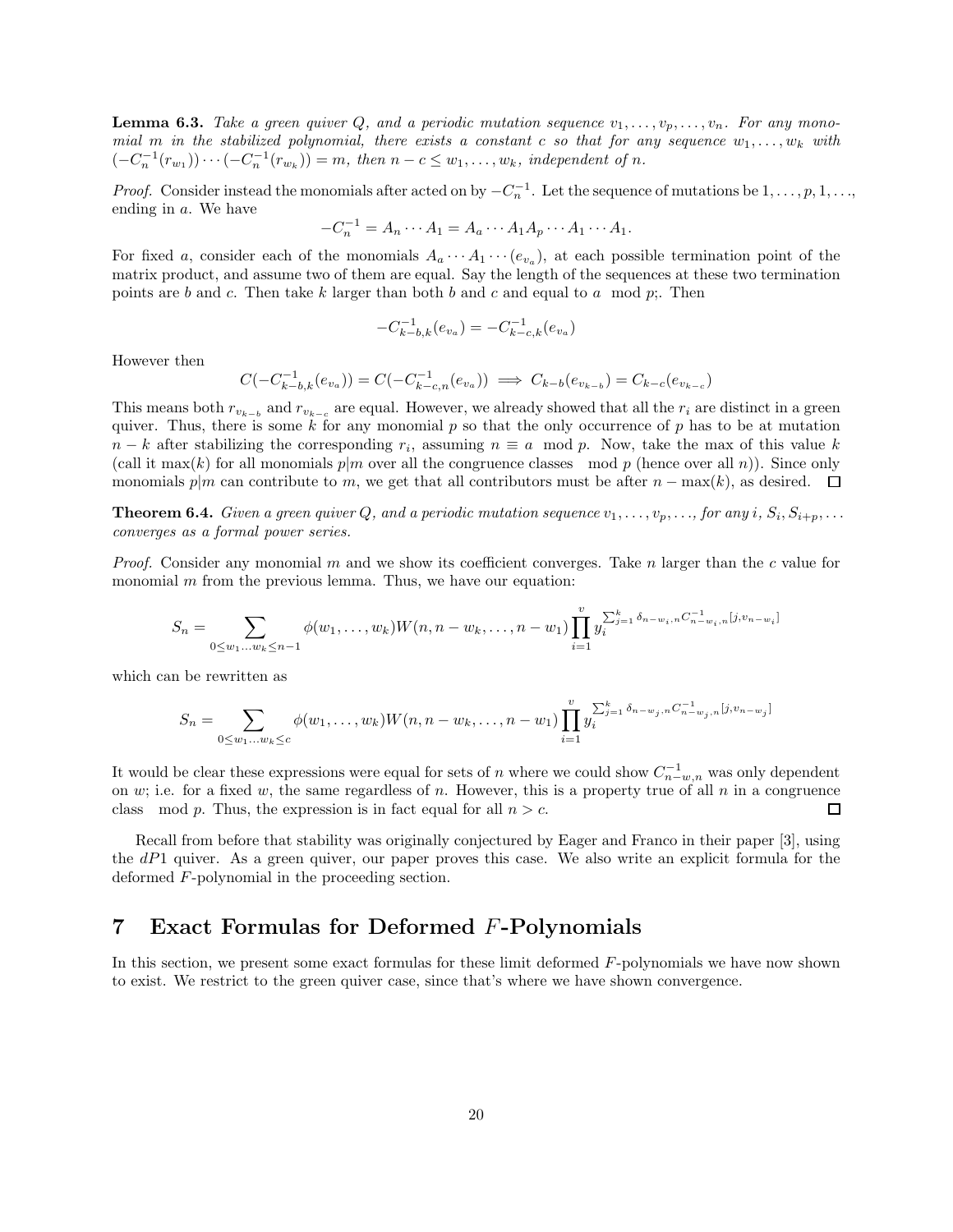### 7.1 Symmetric Quivers

For this subsection, we write the exact deformed F-polynomials for symmetric quivers. It does not illustrate much, but allows for simpler proofs in proceeding sections.

**Theorem 7.1.** Let  $S_n$  be the deformed F-polynomial for the symmetric quiver  $Q$ . Let  $W$  be the set of (possibly empty) sequences **w** with  $0 \leq w_1 \leq \ldots \leq w_k \leq n-1$ . Then

$$
S_n = \sum_{\mathbf{w} \in W} \phi(\mathbf{w}) \left( \prod_{i=1}^k s_{n-w_i} + \sum_{j=i}^k -s_{w_j-w_i} + s'_{w_j-w_i} \right) \prod_{i=1}^v y_{v_n+1-i}^{\sum_{j=1}^k s_{n-w_j+1-i}}.
$$

*Proof.* For this proof, consider vertices by their value mod  $v$ . Recall the formula from Theorem 4.3 which states

$$
F_n = \sum_{\mathbf{w} \in W} \phi(\mathbf{w}) \left( \prod_{i=1}^k s_{n-w_i} + \sum_{j=i}^k -s_{w_j-w_i} + s'_{w_j-w_i} \right) \prod_{i=1}^v y_i^{\sum_{j=1}^k s_{w_j+1-i}}.
$$

We simply need to deform the exponents of the monomials. By Lemma 4.2,

$$
r_k = \prod_{i=1}^v y_i^{s_{k+1-i}}
$$

so the latter part of the expression can be rewritten as

$$
\prod_{j=1}^k r_{w_j}.
$$

Now we deform the exponents to get

$$
\prod_{j=1}^{k} -C_n^{-1}(r_{w_j})
$$
  

$$
\prod_{i=1}^{k} C^{-1} (e_n)
$$

 $C_{w_j,n}^{-1}(e_{v_{w_j}}).$ 

which is

Now since the quiver is symmetric, each 
$$
A_i
$$
 is the same, with the vertices cyclic shifted according to  $v_i$ . Thus  $C_{w_j,n}^{-1}$  will just be  $A_{v_n}A_{v_{n-1}}\cdots A_{w_j}$  where there can be many periods in between. Mapping  $v_n$  to vertex 1,  $v_n - 1$  to vertex 2 and so on, we get that  $C_{w_j,n}^{-1}(e_{v_{w_j}})$  is  $C_{0,n-w_j}(e_{v_n+1-v_{w_j}})$  under the new labeling.  
However, this is just  $r_{n-w_j}$ . Then we can use Lemma 4.2 to see that this is

 $j=1$ 

$$
r_{n-w_j} = \prod_{i=1}^{v} y_i^{s_{n-w_j+1-i}}.
$$

Returning the vertices to their original labels, we get that each original  $r_k$  deforms to  $\prod_{i=1}^{v} y_{v_n+1-i}^{s_{n-k+1-i}}$  $\sum_{i=1}^{s_{n-k+1-i}}$  and thus  $\overline{\phantom{a}}$ 

$$
S_n = \sum_{\mathbf{w} \in W} \phi(\mathbf{w}) \left( \prod_{i=1}^k s_{n-w_i} + \sum_{j=i}^k -s_{w_j-w_i} + s'_{w_j-w_i} \right) \prod_{i=1}^v y_{v_n+1-i}^{\sum_{j=1}^k s_{n-w_j+1-i}}.
$$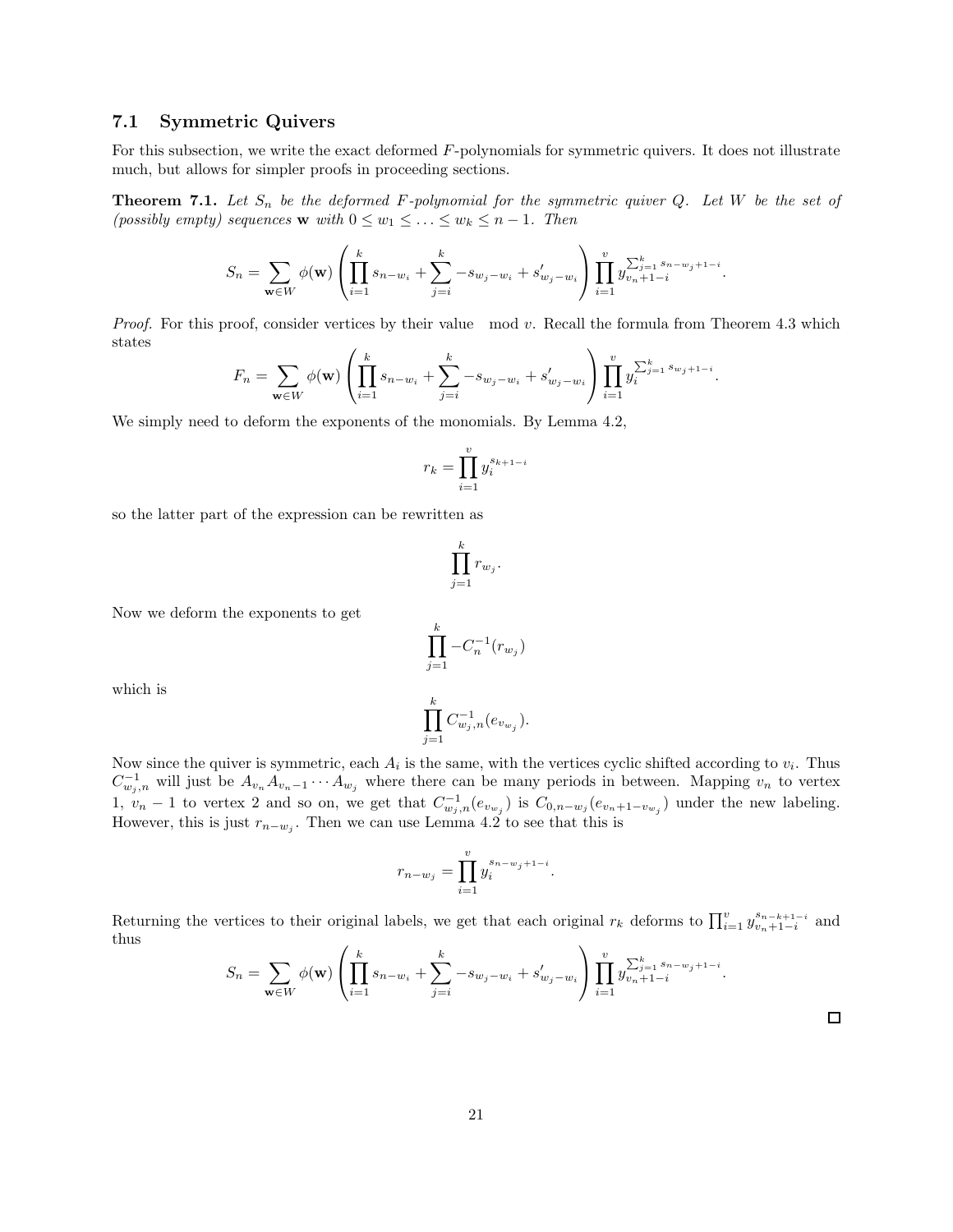# 7.2  $\widetilde{A_{1,r}}$

**Definition 7.2.** The quiver  $\widetilde{A_{1,r}}$  is on vertices  $1, \ldots, r+1$  with the following edges:

- An edge from  $i \to i + 1$  for  $1 \leq i \leq r$ .
- An edge from  $r + 1 \rightarrow 1$ .

In this section, we look for explicit formulas for deformed F-polynomials for the quiver  $\widetilde{A}_{1,r}$ . In her paper [19], Grace Zhang looks at the quiver  $A_{1,1}$ . She shows the following. Let  $S_{\infty}$  be the deformed F-polynomial for the quiver  $A_{1,2}$ . Then, up to swapping  $y_1$  and  $y_2$ , we have

$$
S_{\infty} = 1 + \frac{y_2}{(1 - y_1 y_2)^2}.
$$

Our theorem generalizes this result.

**Theorem 7.3.** Let  $S_{\infty}$  be the deformed F-polynomial for the quiver  $\widetilde{A_{1,r}}$ . Then

$$
S_{\infty} = 1 + \frac{(y_{r+1} + y_{r+1}y_r + \dots + y_{r+1} \dots y_2)}{(1 - y_1 \dots y_{r+1})^2}
$$

up to a cyclic shift of variables.

*Proof.* Let W be the set of sequences  $0 \leq w_1 \leq \ldots \leq n-1$ . By Theorem 7.1 looking at indices modulo r we know that

$$
S_n = \sum_{\mathbf{w} \in W} \phi(\mathbf{w}) \left( \prod_{i=1}^k s_{n-w_i} + \sum_{j=i}^k -s_{w_j - w_i} + s'_{w_j - w_i} \right) \prod_{i=1}^v y_{v_n + 1 - i}^{\sum_{j=1}^k s_{n-w_j + 1 - i}}
$$

where  $s_i = \left\lceil \frac{i}{r} \right\rceil$ .

Consider any monomial  $m$  that we are trying to find the coefficient of in the stabilized polynomial which has nonzero coefficient. We claim that the exponent of  $y_{v_n}$  is at most one greater than the exponent of  $y_{v_n+1}$  in any term m with nonzero coefficient. Because s increases every r terms and there are  $r+1$  vertices, the difference between the exponent of  $y_{v_n}$  and  $y_{v_n+1}$  is going to be k. This also means that all sequences creating a given monomial are all the same length. Thus, we just have to show that the only terms with nonzero coefficient in the limit are the ones with all corresponding sequences w having length 1. Assume some sequence w with length greater than 1 corresponds to some monomial which has nonzero coefficient in the limit, specifically for  $S_n$  and all future  $S_{n+k(r+1)}$ . In  $S_n$  it corresponds to  $w_1, \ldots, w_k$ . Then consider the polynomial  $S_{n+n(r+1)}$ . The sequences  $w_1 + n(r+1), \ldots, w_k + n(r+1)$  would contribute to this monomial in  $S_{n+n(r+1)}$ . However, in the original un-deformed polynomial, this would mean the corresponding sequence  $r_{w_1+n(r+1)} \cdots r_{w_k+n(r+1)}$  products to the corresponding term. However, this terms clearly has degree too large in the original polynomial, so must have 0 coefficient. As such, any term of that form will eventually drop out of the limit. Therefore, it suffices to sum over all sequences w with length 0 or 1. The sequences with length 0 only create the term 1. Letting  $S'_n$  be the deformed polynomial summing over only length 0 and 1 sequences, we get

$$
S'_{n} = 1 + \sum_{1 \le w \le n} s_{n-w} \prod_{i=1}^{v} y_{v_{n}+1-i}^{s_{n-w+1-i}}
$$

where  $s_i = \left\lceil \frac{i}{r} \right\rceil$ . Since we only care about the  $y_i$  up to cyclic shift, and instead summing over the length 1 sequences **q** with  $1 \leq q_1 \leq n$  mapping **w** to  $n - \mathbf{q}$ , we can rewrite the above as

$$
S_n' = \sum_{1 \le q \le n} s_q \prod_{i=1}^v y_{v+1-i}^{s_{q+1-i}}
$$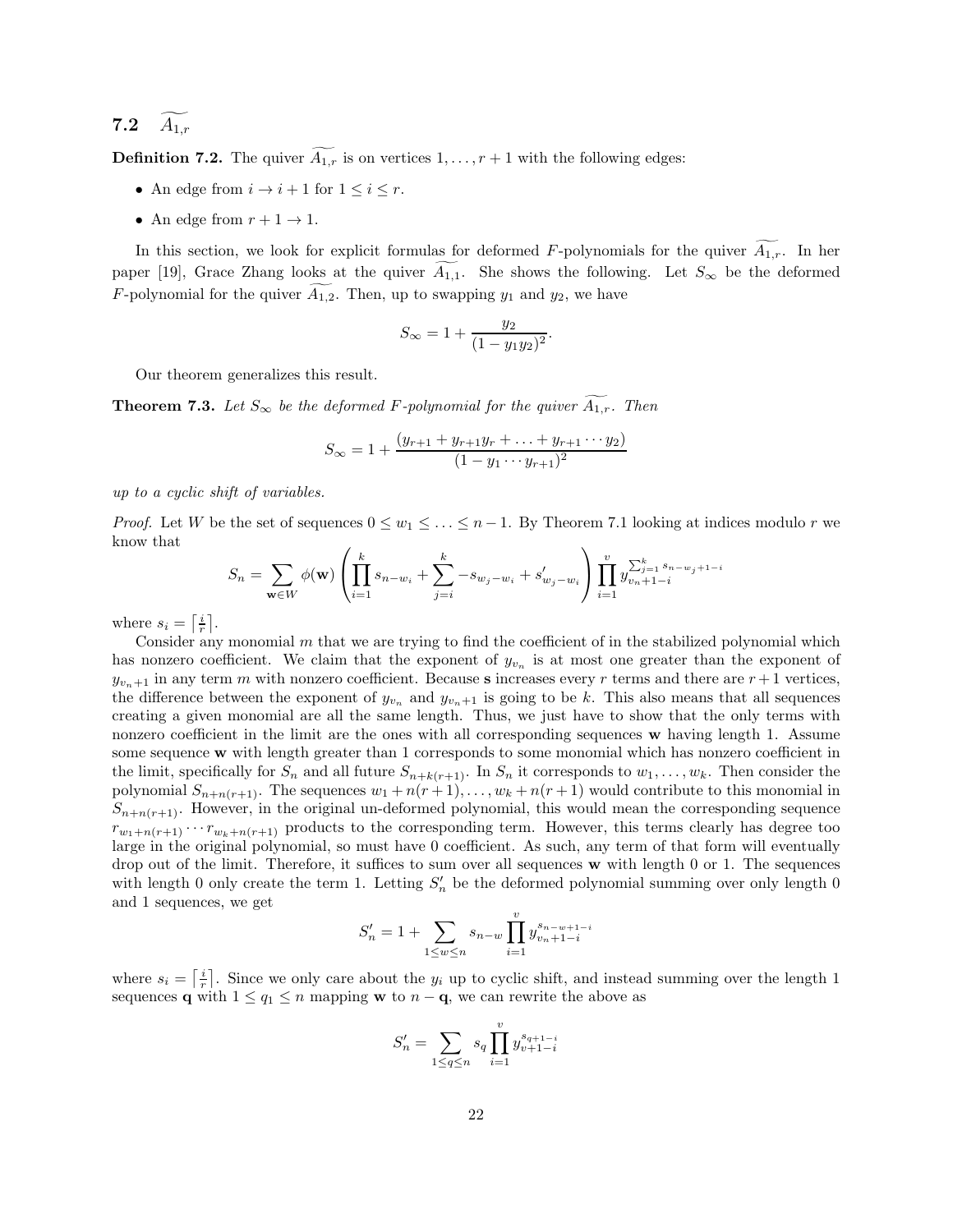up to cyclic shift of variables, and taking the limit as  $n \to \infty$  gives

$$
S'_\infty=\sum_{1\leq q}s_q\prod_{i=1}^vy_{v+1-i}^{s_{q+1-i}}.
$$

A sequence of exponents occurs if and only if the exponent of  $y_v$  is one more than the exponent of  $y_1$  and the exponent sequence is nonstrictly decreasing. Thus, we get

$$
S'_{\infty} = \sum_{0 \le e} (e+1) \left( y_{r+1}^{e+1} y_r^e \cdots y_1^e + y_{r+1}^{e+1} + y_r^{e+1} \cdots y_r^e + \ldots + y_{r+1}^{e+1} \cdots y_2^{e+1} y_1^e \right).
$$

Because the limits of the  $S'$  and the S are the same, this simplifies to

$$
S_{\infty} = 1 + \frac{y_{r+1}(1 + y_r + y_r y_{r-1} + \dots + y_r \dots y_2)}{(1 - y_1 \dots y_{r+1})^2}
$$

as desired.

### 7.3 K<sup>r</sup>

In this section, we investigate the deformed  $F$ -polynomial for the  $K_r$  quiver. It is worthwhile to note that  $K_2 = A_{1,1}$ . As such, this case can be viewed as a different generalization of the Zhang's result for the  $A_{1,1}$ quiver. We redefine the relevant sequences.

**Definition 7.4.** Define the sequence s as  $\dots$ ,  $s_{-2} = s_{-1} = 0$ ,  $s_0 = 1$  and  $s_{k+2} = rs_{k+1} - s_k$  for  $k \ge 0$ . Let  $p = \frac{r + \sqrt{r^2 - 4}}{2}$  Let the norm at b of a sequence  $1 \leq w_1 \leq \ldots \leq w_k$  be

$$
N_b(\mathbf{w}) = \sum_{i=1}^k b^{w_i}
$$

.

The explicit value of any given  $s_i$  for  $i \geq 0$  can be calculated as follows:

$$
s_i = \frac{1}{\sqrt{r^2 - 4}} p^i - \frac{1}{\sqrt{r^2 - 4}} p^{-i}.
$$

**Theorem 7.5.** The deformed F-polynomial  $S_{\infty}$  is calculated as follows. Let Q be the set of (possibly empty) sequences **w** with  $0 \leq w_1 \leq \ldots \leq w_k$  with  $N_{1/p}(\mathbf{w})$  at most 1.

$$
S_{\infty} = \sum_{\mathbf{w} \in W} \phi(\mathbf{w}) \prod_{i=1}^{k} \left( s_{w_i} - \sum_{j=1}^{i} s_{w_i - w_j} + s_{w_i - w_j - 2} \right) y_1^{\sum_{i=1}^{k} s_{w_i}} y_1^{\sum_{i=1}^{k} s_{w_i - 1}}
$$

Alternately,

$$
S_{\infty} = \sum_{\mathbf{w} \in W} \phi(\mathbf{w}) \prod_{i=1}^{k} \left( s_{w_i} - \sum_{j=1}^{i} s_{w_i - w_j} + s_{w_i - w_j - 2} \right) y_1^{\left\lfloor \frac{1}{\sqrt{r^2 - 4}} p N_p(q) \right\rfloor} y_2^{\left\lfloor \frac{1}{\sqrt{r^2 - 4}} N_p(\mathbf{w}) \right\rfloor}
$$

up to a permutation of variables.

Proof. Recall the statement of our formula from Theorem 7.1:

$$
S_n = \sum_{\mathbf{w}\in W} \phi(w_1,\ldots,w_k) \left( \prod_{i=1}^k s_{n-w_i} + \sum_{j=i}^k -s_{w_j-w_i} + s'_{w_j-w_i} \right) \prod_{i=1}^v y_{v_n+1-i}^{\sum_{j=1}^k s_{n-w_j+1-i}}.
$$

 $\Box$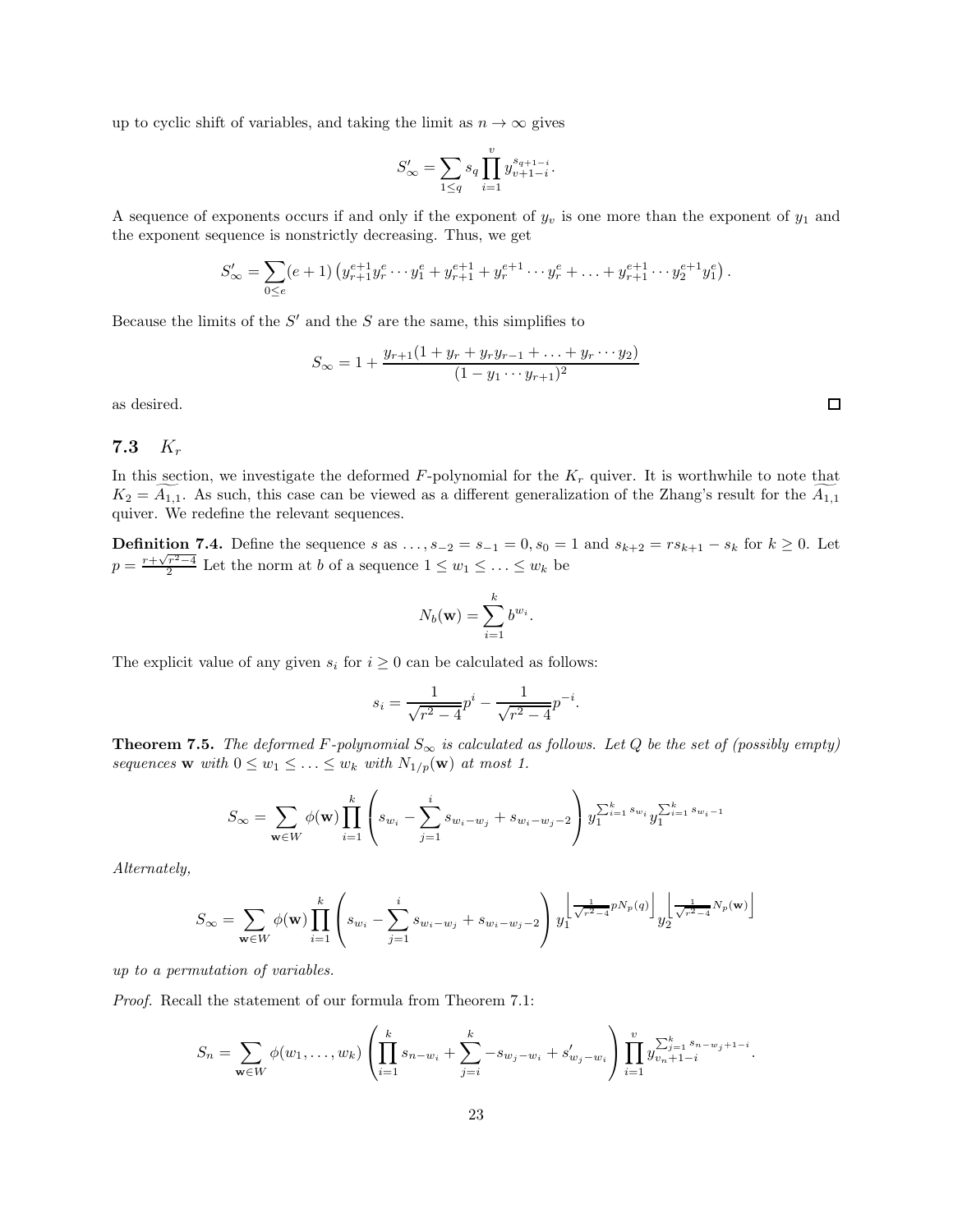Noting that there are only two vertices, this simplifies to

$$
S_n = \sum_{1 \leq w_1 \dots w_k \leq n} \phi(w_1, \dots, w_k) \prod_{i=1}^k \left( (s_{w_i}) - \sum_{j=1}^{i-1} (s_{w_j - w_i} + s_{w_j - w_i - 2}) \right) y_1^{\sum_{j=1}^k s_{w_j}} y_2^{\sum_{j=1}^k s_{w_j - 1}}
$$

where  $y_1$  and  $y_2$  are swapped if n is even. We ignore this distinction in the proof that follows. This is exactly our desired expression, except we need to limit the set of sequences we are summing over, using the norm condition. We take a monomial m with degree in  $y_1$  being d. Then, all possible sequences w that allow for this monomial have at most d terms and all  $w_i < d$  (d is a very crude bound, but suffices). Take n extremely large. Now, we look at the degree of the term corresponding to w in the original F-polynomial. We want to show both that if the norm is at most 1, the degree will be this must be less than or equal to  $s_{n-1}$ , and if norm is greater than 1 it will be larger. The degree is

$$
\sum_{i=1}^{k} s_{n-w_i} = \frac{1}{\sqrt{r^2 - 4}} (p^n N_{1/p}(w) - \sum_{i=1} (1/p)^{n-w_i})
$$

by using the explicit form of the  $s_i$ .  $s_{n-1}$  can be expressed as

$$
\frac{1}{\sqrt{r^2 - 4}} p^n - \frac{1}{\sqrt{r^2 - 4}} p^n
$$

When  $n$  goes to infinity, the first term of each expression dominates, and this easily proves the desired result; the first is smaller when norm is less than 1, and larger otherwise. If the norm is exactly 1, the first terms of each expression are equal, so we compare the second term. The first expression clearly has a smaller first term, so the result holds in this case as well.

Now we prove the second part; that

$$
\sum_{j=1}^{k} s_{w_i} = \left\lfloor \frac{1}{\sqrt{r^2 - 4}} N_p(q) \right\rfloor
$$

and

$$
\sum_{j=1}^{k} s_{w_i - 1} = \left\lfloor \frac{1}{\sqrt{r^2 - 4}} p N_p(q) \right\rfloor
$$

for a sequence with norm at most 1. For the first part, first rewrite

$$
\sum_{j=1}^{k} s_{w_i} = \frac{1}{\sqrt{r^2 - 4}} (pN_p(w) - p^{-1}N_{1/p}(w))
$$

The second term (after expanding) is strictly greater than 0 and less than 1, and since the expression must be an integer, we have proven our desired result. We have

$$
\sum_{j=1}^{k} s_{w_i} = \frac{1}{p\sqrt{r^2 - 4}} (N_p(w) - N_{1/p}(w))
$$

Again the second term after expanding has to be greater than 0 and less than 1, proving the desired result.  $\Box$ 

We now find another formulation for the deformed F-polynomial of the quiver  $K_r$  highlighting exactly which monomials have nonzero coefficient.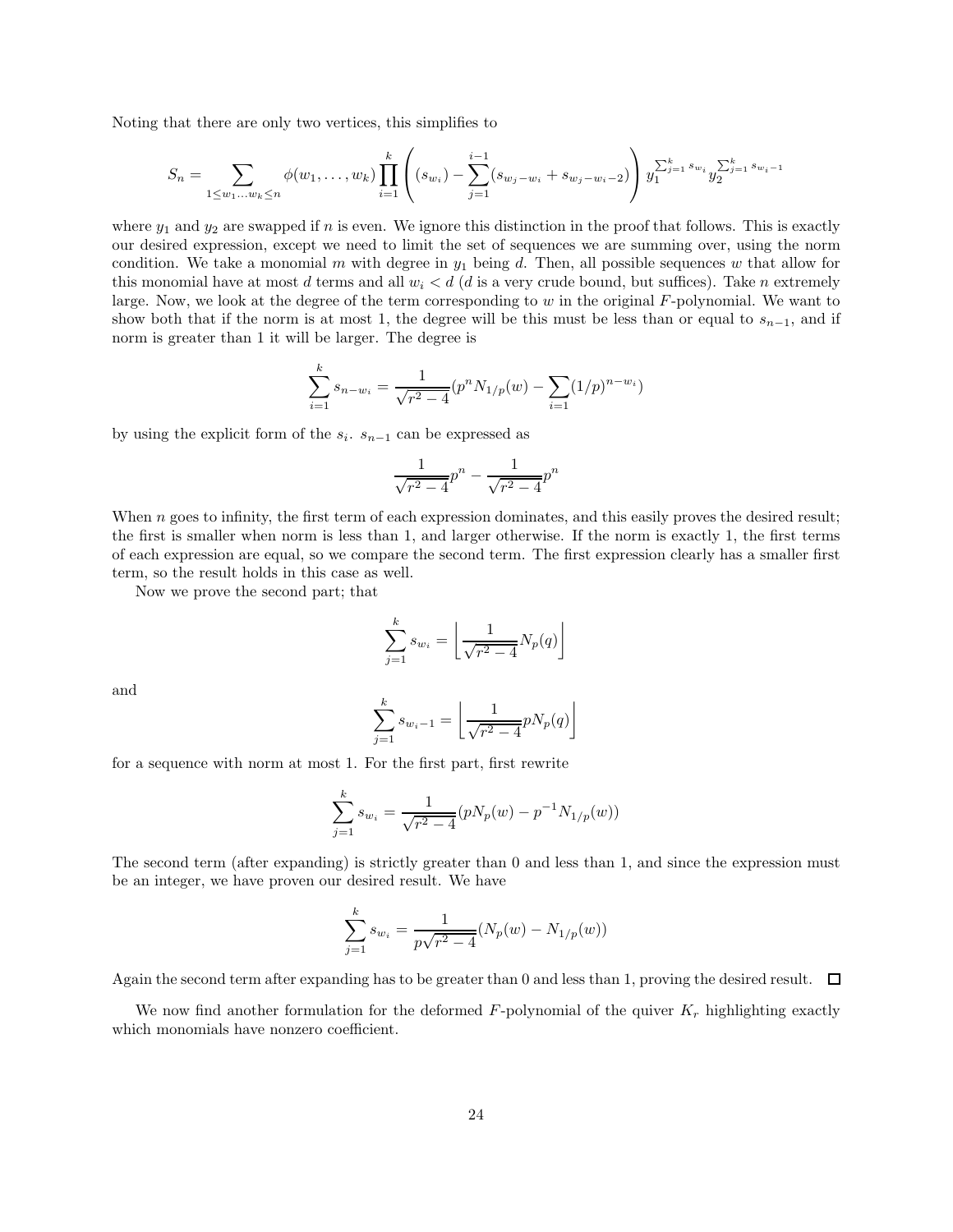**Corollary 7.6.** The coefficient of the term  $y_1^{\lfloor pa \rfloor+1} y_2^a$  for integers  $a \ge 0$  are the only ones that are nonzero, and are expressed as follows. Let W be the set of sequences  $w$  with  $0 \leq w_1 \leq \ldots \leq w_k$  and with  $\sum_{\mathbf{w}\in W} s_{w_i-1} = a$ . Then, the coefficient corresponding to that value of a is

$$
\phi(w_1, \ldots, w_k) \prod_{i=1}^k \left( (s_{w_i}) - \sum_{j=1}^{i-1} (s_{w_j - w_i} + s_{w_j - w_i - 2}) \right)
$$

Proof. We need to find

$$
\left\lfloor p \left\lfloor \frac{1}{\sqrt{r^2 - 4}} N_p(q) \right\rfloor \right\rfloor + 1
$$

Recall from the previous proof that our expression of  $\frac{1}{\sqrt{n^2}}$  $\frac{1}{r^2-4}N_p(q)$  is also

$$
\frac{1}{\sqrt{r^2 - 4}} N_p(q) - \frac{1}{\sqrt{r^2 - 4}} N_{1/p}(q)
$$

Multiplying by  $p$  gives

$$
\frac{p}{\sqrt{r^2 - 4}} N_p(q) + \frac{p}{\sqrt{r^2 - 4}} N_{1/p}(q)
$$

which is

$$
\sum_{i=1}^{|q|} s_{w_i} + \frac{1}{p\sqrt{r^2-4}} N_{1/p}(\mathbf{w}) - \frac{1}{\sqrt{r^2-4}} N_{1/p}(\mathbf{w})
$$

which is

$$
\sum_{i=1}^{|q|} s_{w_i} + \frac{p-1}{p} \frac{1}{\sqrt{r^2 - 4}} N_{1/p}(q)
$$

The second term is non-strictly less than 1, but greater than 0, so taking the floor and adding 1 gives  $\sum_{i=1}^{|q|} s_{w_i}$  as desired for the first part.

For the second part, we know that we get a given term by summing the expression

$$
\phi(w_1, \ldots, w_k) \prod_{i=1}^k \left( (s_{w_i}) - \sum_{j=1}^{i-1} (s_{w_j - w_i} + s_{w_j - w_i - 2}) \right)
$$

over sequences w with  $0 \leq w_1 \leq \ldots \leq w_k$  with  $\sum_{w \in W} s_{w_i-1} = a$ . Thus, it suffices to prove that  $a = \begin{bmatrix} p & N(a) \end{bmatrix}$ .  $\frac{p}{\sqrt{r^2-4}}N_p(q)\bigg]$ . Note that

$$
s_{w_i-1} = \frac{1}{p\sqrt{r^2 - 4}} N_p(\mathbf{w}) - \frac{p}{\sqrt{r^2 - 4}} N_{1/p}(\mathbf{w}).
$$

The second term is less than 1, so we get that the overall expression is just the floor of the first part, as desired.  $\Box$ 

The deformed F-polynomial is interesting for two reasons: it allows for the convenient norm property to determine which monomials are included. Further, the renormalization has  $y_1$  and  $y_2$  uniquely determine each other.

#### 7.4 Gale Robinson Quivers

We now look at the explicit deformed F-polynomial for the Gale Robinson Quivers. Essentially we just plug into our explicit formula and nothing extremely interesting happens, but it allows us to completely close the Eager and Franco's original conjecture data around the  $dP1$  quiver.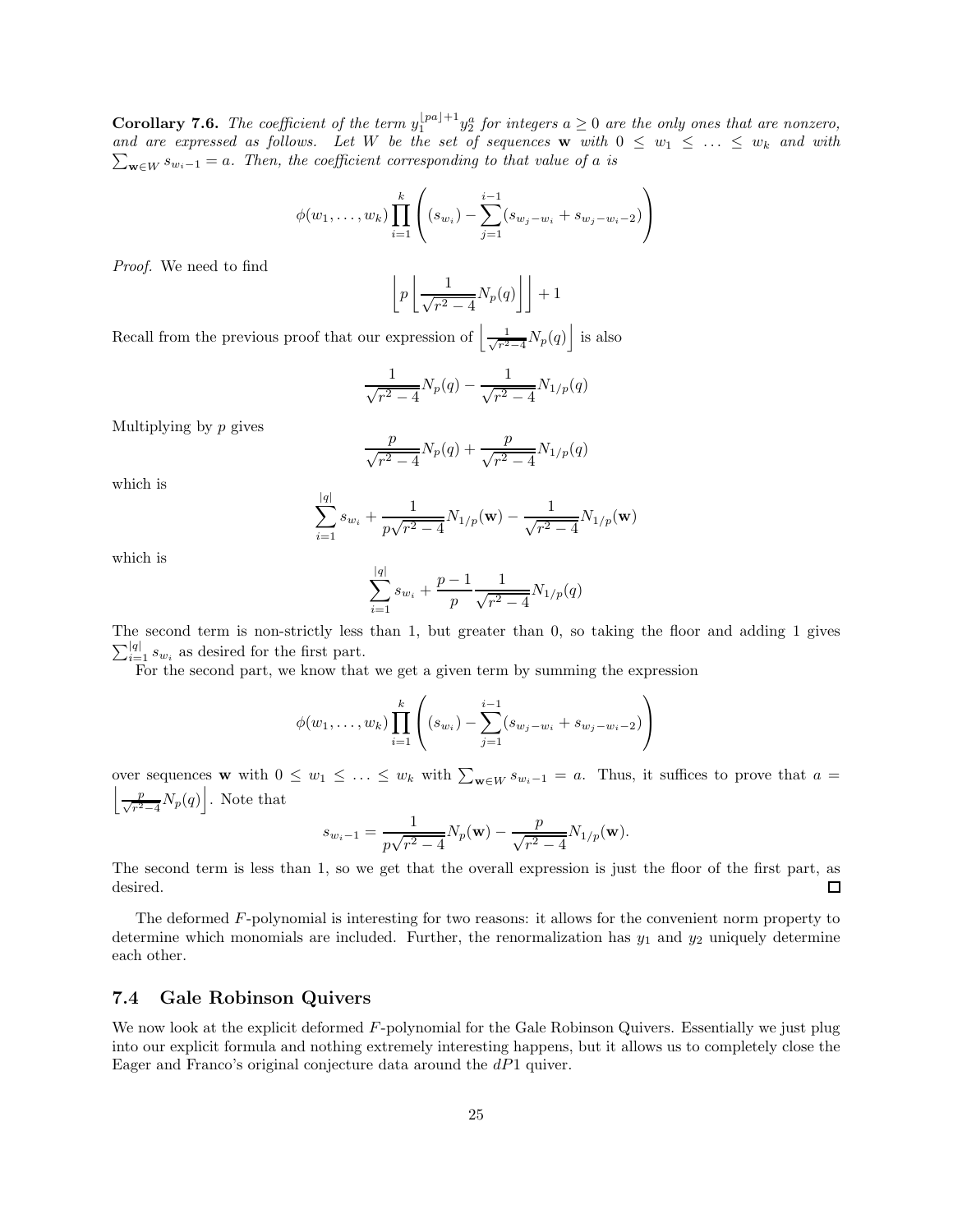**Theorem 7.7.** Take the quiver  $G_{v,r,t}$ . Define a sequence s with  $s_i$  as the number of partitions of i into parts  $r, v - r$  (0 for negative values of i, 1 for 0). Let W be the set of sequences w with  $0 \leq w_1 \leq \ldots \leq w_k$ .

$$
S_{\infty} = \sum_{\mathbf{w} \in W} \phi(w_1, \dots, w_k) \prod_{i=1}^k \left( s_{w_i} + \sum_{j=1}^{i-1} (-s_{w_j - w_i} - s_{w_j - w_i - v} + s_{w_j - w_i - t} + s_{q_j - q_i - n + t}) \right) \prod_{i=1}^v y_i^{\sum_{j=1}^k s_{w_i - j + 1}}
$$

Proof. We have by Theorem 7.1 that

$$
S_n = \sum_{0 \le w_1 \dots w_k \le n-1} \phi(w_1, \dots, w_k) \prod_{i=1}^k \left( s_{w_i} + \sum_{j=1}^{i-1} (-s_{w_j - w_i} - s_{w_j - w_i - v} + s_{w_j - w_i - t} + s_{w_j - q_i - n + t}) \right) \prod_{i=1}^v y_i^{\sum_{j=1}^k s_{w_i - j + 1}}
$$

since that is how to calculate the corresponding sequences, and so taking the limit gives

$$
S_{\infty} = \sum_{0 \leq w_1 \dots w_k} \phi(w_1, \dots, w_k) \prod_{i=1}^k \left( s_{w_i} + \sum_{j=1}^{i-1} (-s_{w_j - w_i} - s_{w_j - w_i - v} + s_{w_j - w_i - t} + s_{w_j - w_i - n + t}) \right) \prod_{i=1}^v y_i^{\sum_{j=1}^k s_{w_i - j + 1}} \prod_{j=1}^{i-1} \phi(w_1, \dots, w_k) \prod_{i=1}^k \phi(w_i, \dots, w_i) \prod_{j=1}^k \phi(w_j, \dots, w_j) \prod_{i=1}^k \phi(w_i, \dots, w_i) \prod_{j=1}^k \phi(w_i, \dots, w_i) \prod_{i=1}^k \phi(w_i, \dots, w_i) \prod_{i=1}^k \phi(w_i, \dots, w_i) \prod_{i=1}^k \phi(w_i, \dots, w_i) \prod_{i=1}^k \phi(w_i, \dots, w_i) \prod_{i=1}^k \phi(w_i, \dots, w_i) \prod_{i=1}^k \phi(w_i, \dots, w_i) \prod_{i=1}^k \phi(w_i, \dots, w_i) \prod_{i=1}^k \phi(w_i, \dots, w_i) \prod_{i=1}^k \phi(w_i, \dots, w_i) \prod_{i=1}^k \phi(w_i, \dots, w_i) \prod_{i=1}^k \phi(w_i, \dots, w_i) \prod_{i=1}^k \phi(w_i, \dots, w_i) \prod_{i=1}^k \phi(w_i, \dots, w_i) \prod_{i=1}^k \phi(w_i, \dots, w_i) \prod_{i=1}^k \phi(w_i, \dots, w_i) \prod_{i=1}^k \phi(w_i, \dots, w_i) \prod_{i=1}^k \phi(w_i, \dots, w_i) \prod_{i=1}^k \phi(w_i, \dots, w_i) \prod_{i=1}^k \phi(w_i, \dots, w_i) \prod_{i=1}^k \phi(w_i, \dots, w_i) \prod_{i=1}^k \phi(w_i, \dots, w_i) \prod_{i=1}^k \phi(w_i, \dots, w_i) \prod_{i=1}^k \phi(w_i, \dots, w_i) \prod_{i=1}^k \phi(w_i, \dots, w_i) \prod_{i=1}^k \phi(w_i, \dots, w_i) \prod_{i=1}^k \phi(w_i
$$

Now we find the exact deformed F-polynomial for the quiver  $dP1 = G_{4,2,1}$ . If we can, it is always more interesting to calculate the coefficient of a given monomial directly, rather than summing up a number of terms that could possibly be contributing to the same polynomial. We will do this for the dP1 quiver, since the sequence s is easy to understand.

Corollary 7.8. Take the quiver  $dP1$  and mutation sequence  $1, 2, 3, 4, 1, 2, \ldots$  which has n terms. The coefficient of the term  $y_1^a y_2^b y_3^c y_4^d$  is calculated as follows. Let W be the set of sequences of nonnegative integers and half-integers so that

- $a c$  terms are integers.
- $b d$  terms are half-integers.
- The sum of all the integer terms is c.
- The sum of the floors of all the half integer terms is d.

Then the desired coefficient is

$$
\sum_{\mathbf{w}\in W} \phi(w_1,\ldots,w_k) \prod_{i=1}^k \left( \frac{(-1)^{2w_i}+1}{2}(w_i+1) - \sum_{j=1}^{i-1} (-1)^{2w_j-2w_i} (2w_j-2w_i+4) \right)
$$

*Proof.* Let  $s(k)$  be k if k is a positive integer, and 0 otherwise. Noting that  $s_k$  as defined in the Gale Robinson quiver is  $\frac{k}{2}$  if k is even and 0 otherwise, plugging in gives:

$$
S_{\infty} = \sum_{0 \leq w_1 \dots w_k, w_i} \phi(w_1, \dots, w_k) \prod_{i=1}^k \left( \frac{((-1)^{w_i} + 1)w_i}{4} - \sum_{j=1}^{i-1} (-1)^{w_j - w_i} (w_j - w_i + 4) \right) \prod_{i=1}^4 y_i^{\sum_{j=1}^k \frac{(-1)^{w_i - j + 1} + 1}{4}}
$$

Letting  $q_i = \frac{w_i}{2}$  gives the following expression.

$$
S_{\infty} = \sum_{q \in Q} \phi(q_1, \dots, q_k) \prod_{i=1}^k \left( q(w_i) - \sum_{j=1}^{i-1} (-1)^{2q_j - 2q_i} (2q_j - 2q_i + 4) \right) \prod_{i=1}^4 y_i^{\sum_{j=1}^k s(q_j - \frac{1}{2}i)}
$$

For any term  $y_1^a y_2^b y_3^c y_4^d$  it is contributed to by the sequences described in the corollary statement. Adding the contributions proves the desired result. □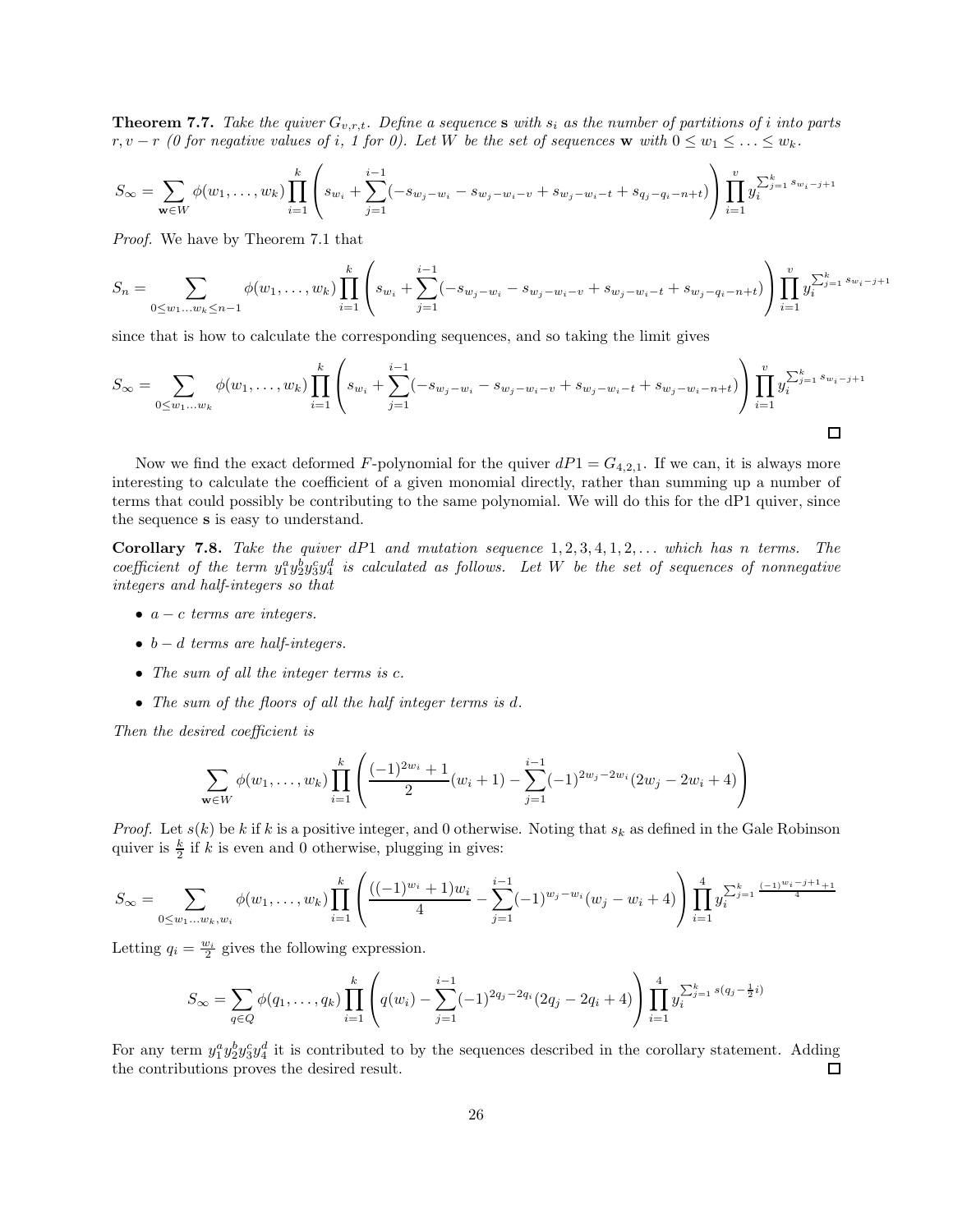## 8 Future Research

#### 8.1 The Formula

One important avenue of future research involving our formula in Theorem 3.1 consists of finding more use cases for the formula. For example, it might be possible to group terms and use the formula to recover positivity of coefficients, at least in certain cases. We might be able to do this by grouping terms of the formula.

Furthermore, we know that the Laurent Phenomenon proves that the F-polynomials are in fact polynomials. However, our formula has nontrivial expansion for the coefficient of all monomials. Thus, for monomials that are too large, or obviously otherwise have coefficient 0, we get an expression involving the C-matrix entries that must be zero. We have not yet investigated these; it might be interesting. It might even help with positivity; one might be able to say that if large terms have coefficient 0, the smaller terms must have coefficient positive. The following provides intuition for why such a proof might work.

**Lemma 8.1.** Take a quiver Q and a mutation sequence  $v_1, \ldots, v_n$ . If each  $r_i^k$  can only be constructed as a product of  $r_i$ 's, and not any of the other terms, then the coefficient of  $r_i$  must be positive.

*Proof.* The coefficient of  $r_i$  by our formula is  $a_{i,n}$ , and the coefficient of  $r_i^k$  is

$$
\frac{1}{k!} \prod_{i=1}^{k} \left( a_{i,n} - \sum_{j=1}^{k-1} (a_{i,i} - b_{i,i}) \right)
$$

which is

$$
\frac{1}{k!} \prod_{i=1}^{k} (a_{i,n} - k + 1)
$$

This is only 0 for large k when  $a_{i,n}$  is positive.

This idea is complicated to generalize, since in large enough monomials, every part-contribution (the particular sequence we are summing over) need not be 0. However, there might be a clever way to group terms to deal with this.

Another thing we want to do with our formula is re-express it without the  $\phi(w_1, \ldots, w_k)$  term. Our formula currently reads

$$
F_n = \sum_{\mathbf{w} \in W} \phi(w_1, \dots, w_k) W(n, w_1, \dots, w_k) \prod_{i=1}^k r_{w_i}
$$

over all sequences **w** with  $1 \leq w_1 \leq \ldots \leq w_k \leq n$ . This can be rewritten as

$$
F_n = \sum_{\mathbf{q} \in Q} \frac{1}{k!} W(n, \sigma(q_1, \dots, q_k)) \prod_{i=1}^k r_{q_i}
$$

over all sequences **q** with  $1 \leq q_1, \ldots, q_k \leq n$  (not increasing order), where  $\sigma(q_1, \ldots, q_k)$  is the sequence permuted to be in increasing order. This is because the extra occurrences of each sequence w exactly account for the  $\phi$  term. However, this formula isn't any more insightful than the the original one, because the W term still involves permuting the sequence to be in increasing order. Our goal would be to find an explicit expression  $W'(n, q_1, \ldots, q_k)$  so that

$$
F_n = \sum_{\mathbf{q} \in Q} \frac{1}{k!} W'(n, q_1, \dots, q_k) \prod_{i=1}^k r_{q_i}.
$$

In particular, we want an explicit formula for  $W'(n, q_1, \ldots, q_k) = W(n, \sigma(q_1, \ldots, q_k))$  that does not involve first permuting the sequence q into increasing order.

 $\Box$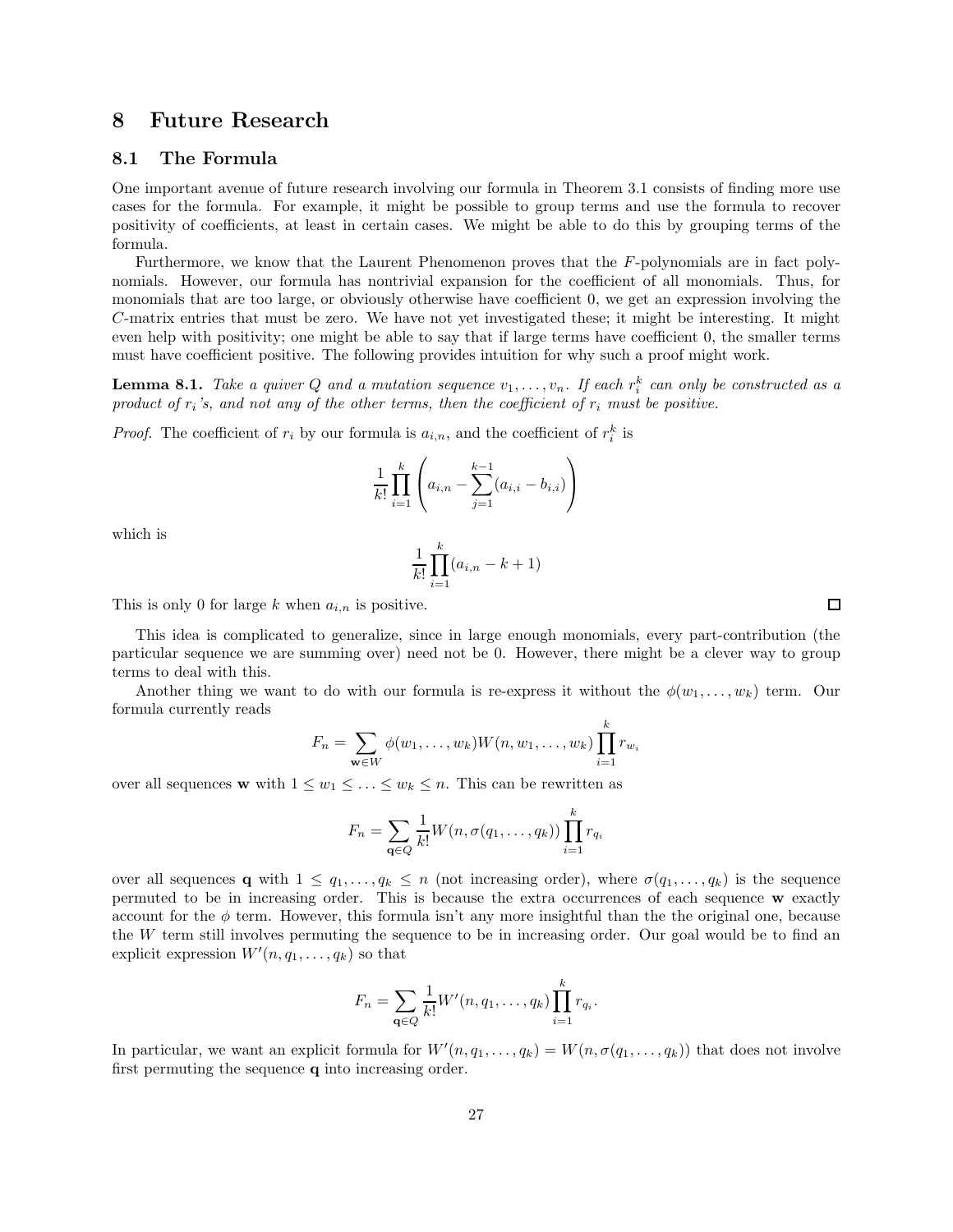Another possible avenue of research would be to see how our work relates to dilogarithm identities. Keller [9] and Nakanashi [17] discuss these identities, and they appear to be an area where explicit formulas may allow for better results.

#### 8.2 Deformed F-Polynomials

Regarding deformed F-polynomials, or S-polynomials we have the following three conjectures.

**Conjecture 8.2.** Given a framed quiver Q and a mutation sequence  $v_1, v_2, \ldots, S_n$  is actually a polynomial; that is none of the monomial terms have negative exponents.

**Conjecture 8.3.** Given a framed quiver Q and a mutation sequence  $v_1, v_2, \ldots, S_n$  is bounded; i.e. for each monomial term  $\prod x_i^{a_i}$ , there is some  $c(a_1, \ldots, a_n)$  dependent on Q and the mutation sequence so that the coefficient of  $\prod_{i=1}^{\infty} x_i^{\overline{a_i}}$  in  $S_n$  is less than  $c(a_1, \ldots, a_n)$ .

**Conjecture 8.4.** Given a framed quiver Q and a periodic mutation sequence  $v_1, \ldots, v_n, v_1, \ldots, v_n, \ldots$ , such that performing the mutations  $v_1, \ldots, v_p$  on the base quiver returns the quiver back to the original, for every *i*, the sequence  $S_i$ ,  $S_{i+p}$ ,  $S_{i+2p}$ , ... converges.

We proved the first and third in the case of green quivers. The first is very related to the coefficients in our formula being positive. Recall that our proof of positivity in the green case relied on positivity of coefficients. It might be possible to generalize this, using our formula to understand the coefficient of "basic" terms via the formula. This would in turn prove Conjecture 5.8, thus proving the result. We might also be able to achieve a direct proof using a concept like in Lemma 8.1.

We have not spent much time investigating the second conjecture. We need to extend the proof used for convergence in the periodic green case in two ways. We need to remove the condition periodic and the condition green. It would be especially interesting and probably doable to remove the periodic condition.

For the third conjecture, again, we have proven it in the case of green quivers. The arguments do not extend directly from the green case, though a proof is likely similar to a full proof of the previous conjectures.

# 9 Acknowledgments

This research was carried out as part of the 2018 Mathematics REU at University of Minnesota, Twin Cities. It was supported by the NSF RTG grant DMS-1745638. The author would like to thank mentor Gregg Musiker for his invaluable guidance and support, numerous read throughs and edits of the paper, and mathematical insight. The author would also like to thank TA Esther Banaian for her comments, as well as researchers Kyungyong Lee and Joe Buhler for reading and offering edits to the paper. Much of this research was also aided by the open source mathematical software Sage.

# References

- [1] I. Assem, G. Dupont, R. Schiffler, and D. Smith. Friezes, Strings and Cluster Variables. ArXiv e-prints, September 2010. arXiv:1009.3341.
- [2] H. Derksen, J. Weyman, and A. Zelevinsky. Quivers with potentials and their representations I: Mutations. ArXiv e-prints, April 2007. arXiv:0704.0649.
- [3] R. Eager and S. Franco. Colored BPS pyramid partition functions, quivers and cluster transformations. Journal of High Energy Physics, 9:38, September 2012. arXiv:1112.1132.
- [4] S. Fomin and A. Zelevinsky. Cluster algebras I: Foundations. ArXiv Mathematics e-prints, April 2001. arXiv:0104151.